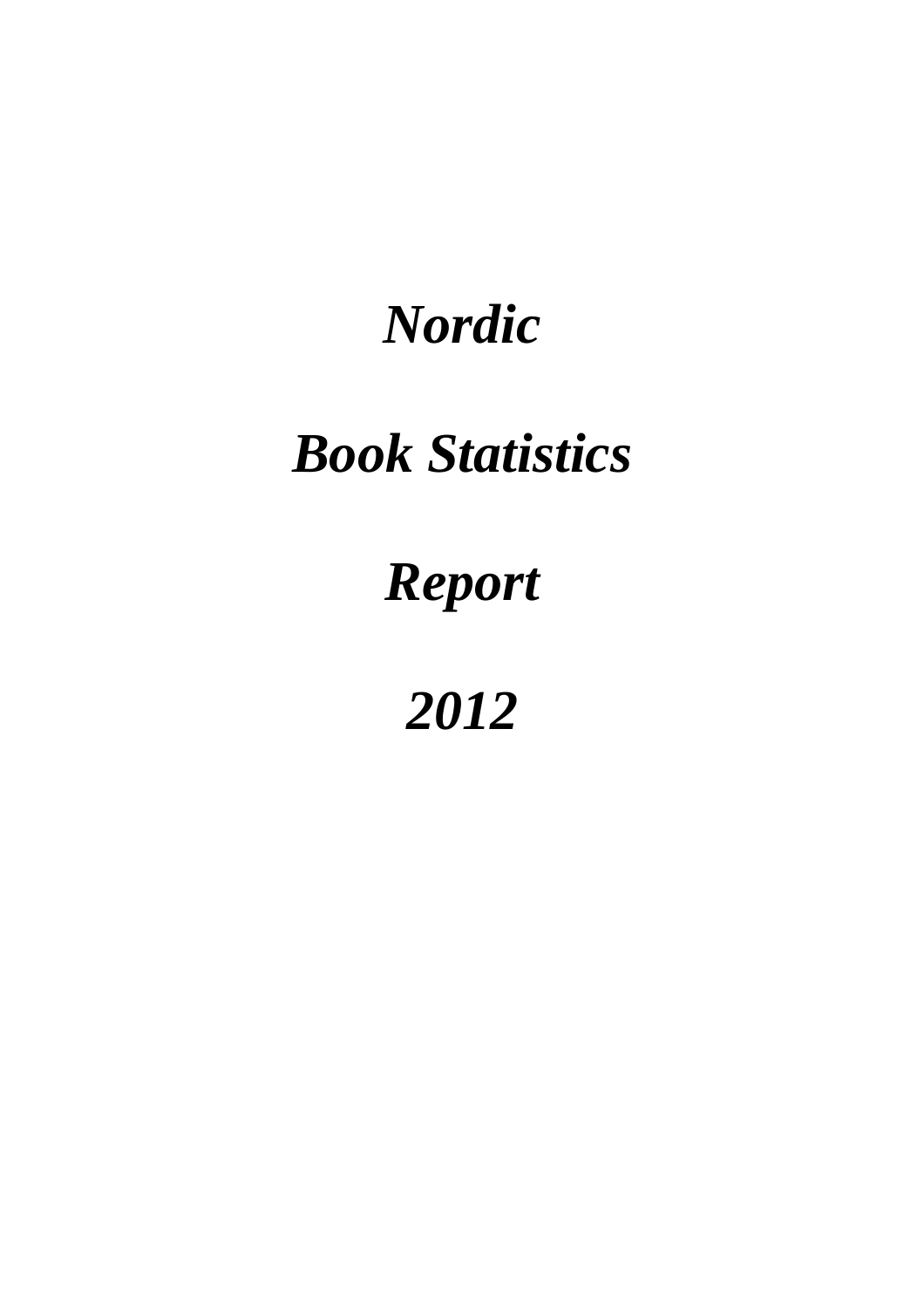# **Content**

#### **Introduction**

#### **1 Number of books published**

1.1 Published titles

1.2 Published titles per 1000 inhabitants

#### **2 The book market**

- 2.1 Total market sales in consumer prices excluding VAT
- 2.2 Total market sales per inhabitant excluding VAT
- 2.3 Member publishers average price per copy excluding VAT

#### **3 Sales by channel**

- 3.1 Bookstores
- 3.2 Book clubs
- 3.3 Wholesalers, department stores and other retailers
- 3.4 Direct sales to consumer

#### **4 Sales by literary category**

- 4.1 Schoolbooks (compulsory and upper secondary school)
- 4.2 Textbooks for university and college
- 4.3 Non-fiction
- 4.4 Fiction
- 4.5 Children's and young adult books
- 4.6 Audio books

#### **5 Publishers**

- 5.1 Number of member publishers in the association
- 5.2 Total turnover excluding VAT of the members of the publishers association
- 5.3 Member publishers share of total market

#### **6 Bookstores**

6.1 Number of bookstores

#### **7 The digital markets**

**8 Value added tax** 

**Appendix: Figures per year**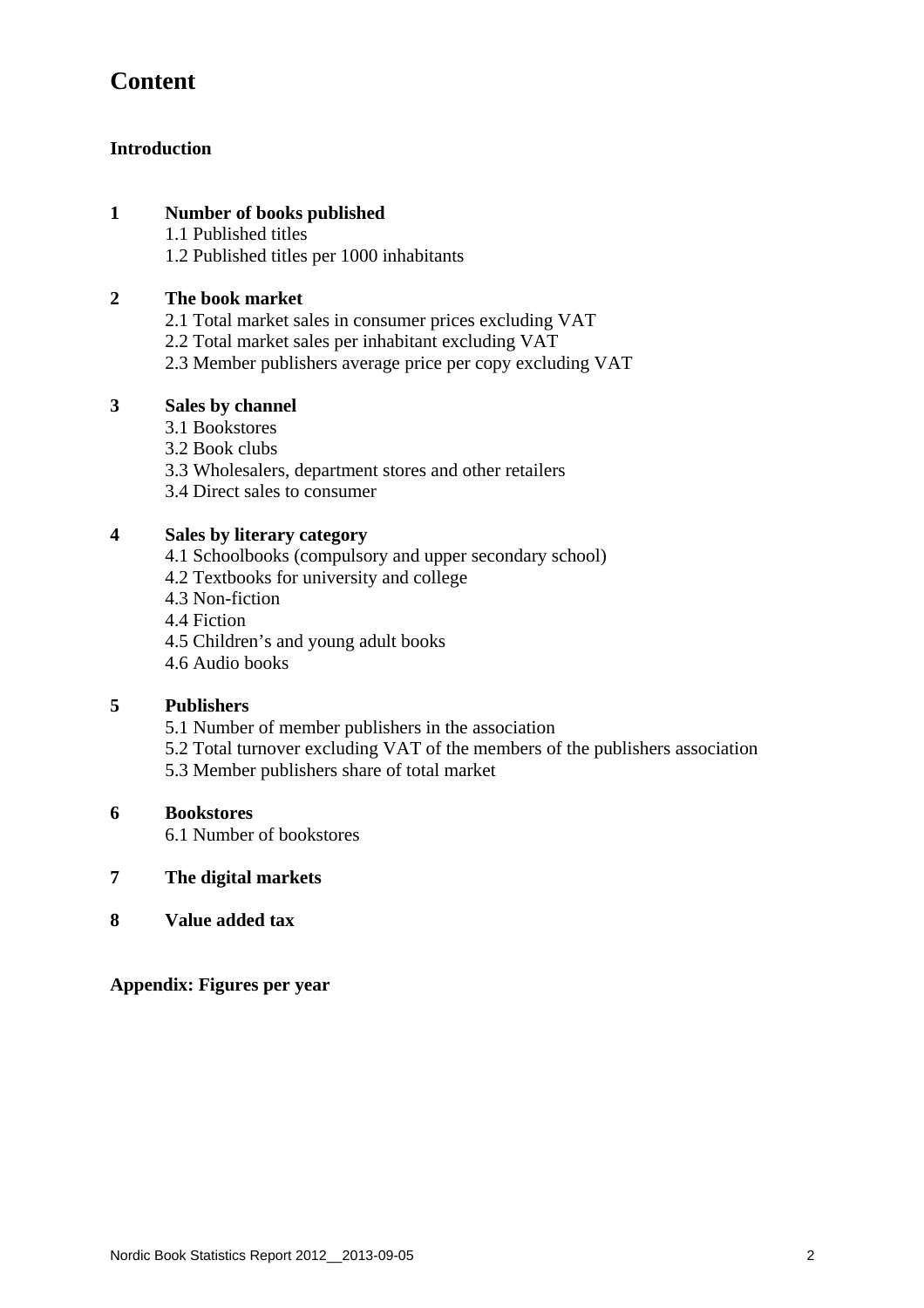# *Nordic Book Statistics Report 2012*

## **Introduction**

This report is produced jointly by the publishers associations in Denmark, Finland, Iceland, Norway and Sweden in an effort to give its members better information and better tools for analysing their markets.

The book market is difficult to measure and analyse. The large number of new books published each year, the large number of publishers and the variety of distribution channels is a challenge for those who want to collect reliable statistical information. It is not surprising that the book market is a kind of no-man's-land in government statistics in many countries. This is a good reason for the trade organisations to produce statistical reports in spite of the difficulties.

In addition to this, international comparisons are often difficult to make, due to legal and structural differences between countries. In spite of the geographic and historic closeness between the Nordic countries, there are considerable differences in the structure that must be dealt with in an analysis like this.

We hope that this report will be of interest to our members, to others working in the book industry and to all others who are interested in the development of book publishing in the Nordic countries.

The Publishers' Associations of Denmark, Finland, Iceland, Norway and Sweden.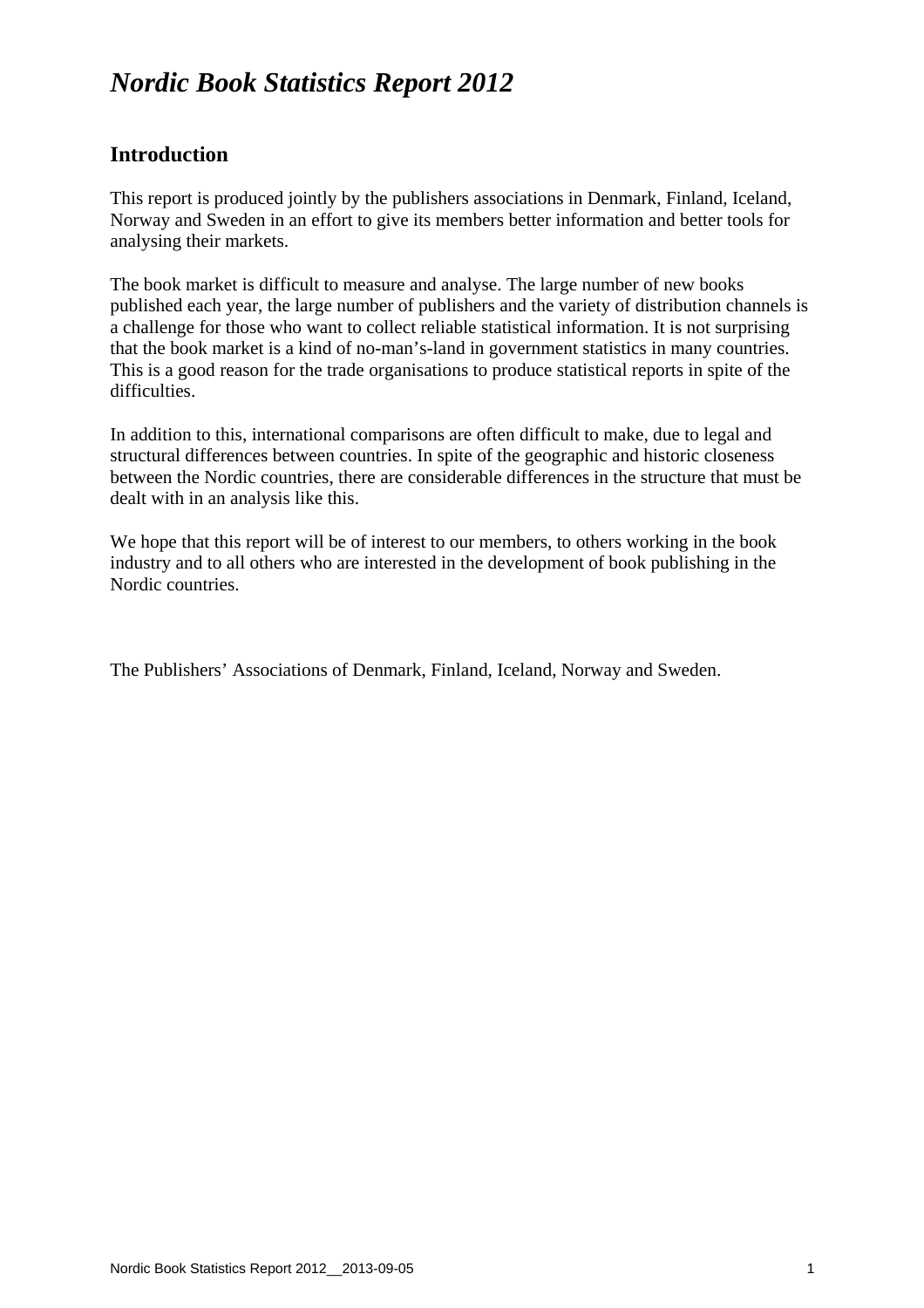## **1. Number of books published**

The charts in this section show the number of books registered by the national libraries in each country. Only books with 48 pages or more are included.

There may be a time gap between the date of publishing and the date of registration. Thus, the increase shown for Sweden in 2008 can be explained by that fact that the national library then caught up with a backlog in registrations. The decrease for Sweden in 2011 is due to new standards for registration where some academic titles are no longer being registered.



**Chart 1.1 Number of published titles (minimum 48 pages)**

**Chart 1.2 Number of published titles per 1000 inhabitants**

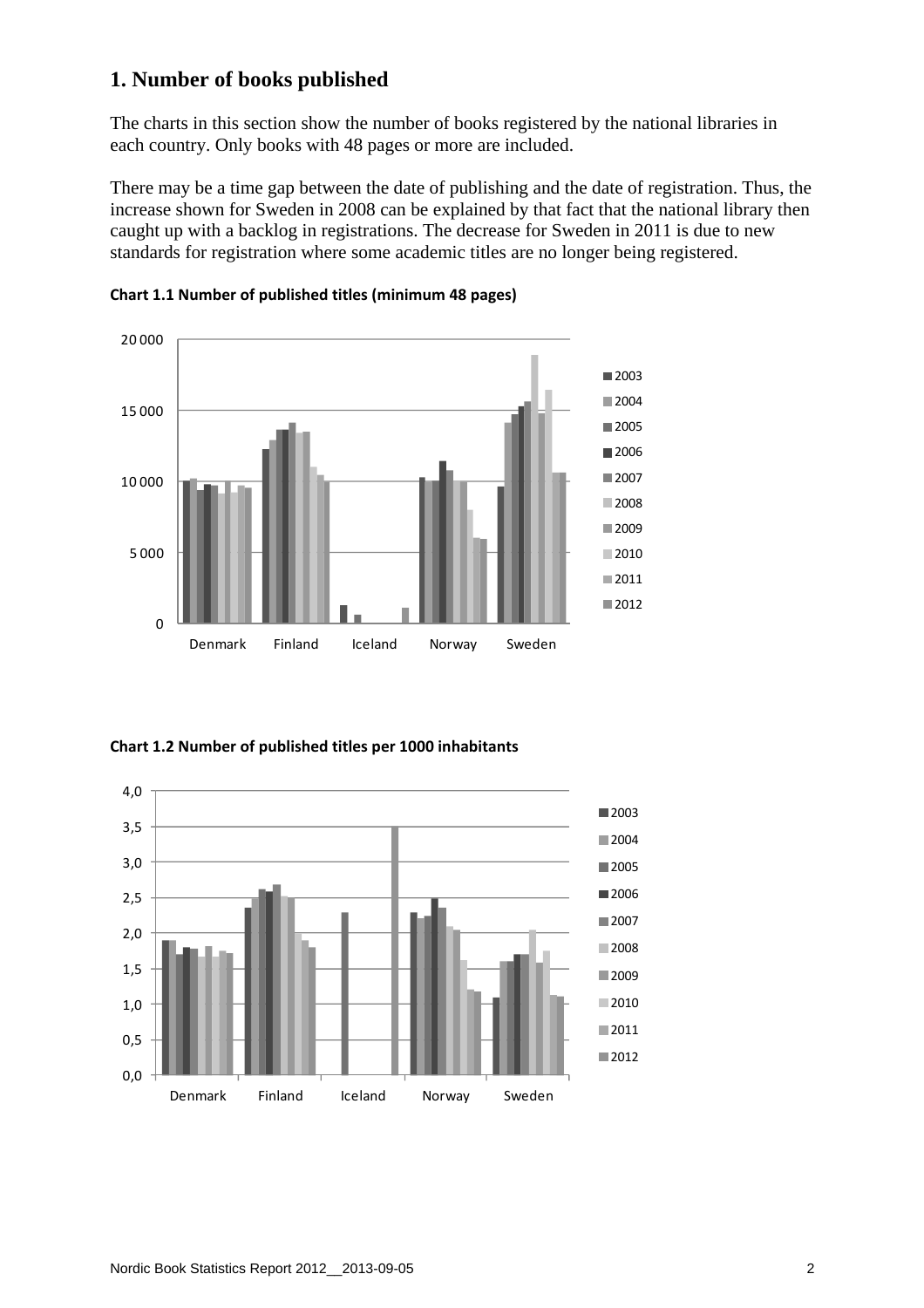## **2. The book market**

The charts below show an estimate of the total book market, made by the publishers association in each country.

They are based on estimates of the relationship between the publishers' price and the consumer price in different sales channels and of the market outside the publishers associations.

Imported books are included.

Statistics for Finland cover printed books only. They are based on figures from official VAT statistics.

The sales figures for Denmark, Iceland, Norway and Sweden are converted into Euros. This means that changes in the exchange rates affect the charts below. The Danish Crown, however, has a fixed exchange rate against the Euro. The big decline in Sweden in 2008 is partly caused by the weakening of the Swedish Crown and there is in fact a decline in 2009, but as the Swedish Crown recovered some of the value it lost in 2008 it looks like an increase in the chart. For 2010 the figures for Sweden are heavily influenced by the strong Swedish Crown. The difference in the currency value between 2009 and 2010 is about 15 percent. So what looks like a rather big increase in sales is in fact in most cases a slight decrease. The Norwegian Crown also hit a high in 2011 and increased by 9 percent. In 2012 the Norwegian Crown fell by almost 6 percent, the Swedish Crown increased its value by more than 4 percent.

Even if the figures for Iceland are incomplete, it seems obvious that people in Norway and on Iceland spend more money on books than people in the other Nordic countries (Chart 2.2). As shown in chart 2.3, difference in price levels is an important factor behind these national differences.



#### **Chart 2.1 Total sales of books in consumer prices excluding VAT**

The estimate for the total sales of books in Sweden is the same for 2010 as for 2009. The increase for 2010 indicated in the chart is entirely due to a stronger Swedish Crown. See comment above about a weaker Norwegian and a stronger Swedish currency in 2012.

The figure for Finland only includes printed books.

Nordic Book Statistics Report 2012\_\_2013-09-05 3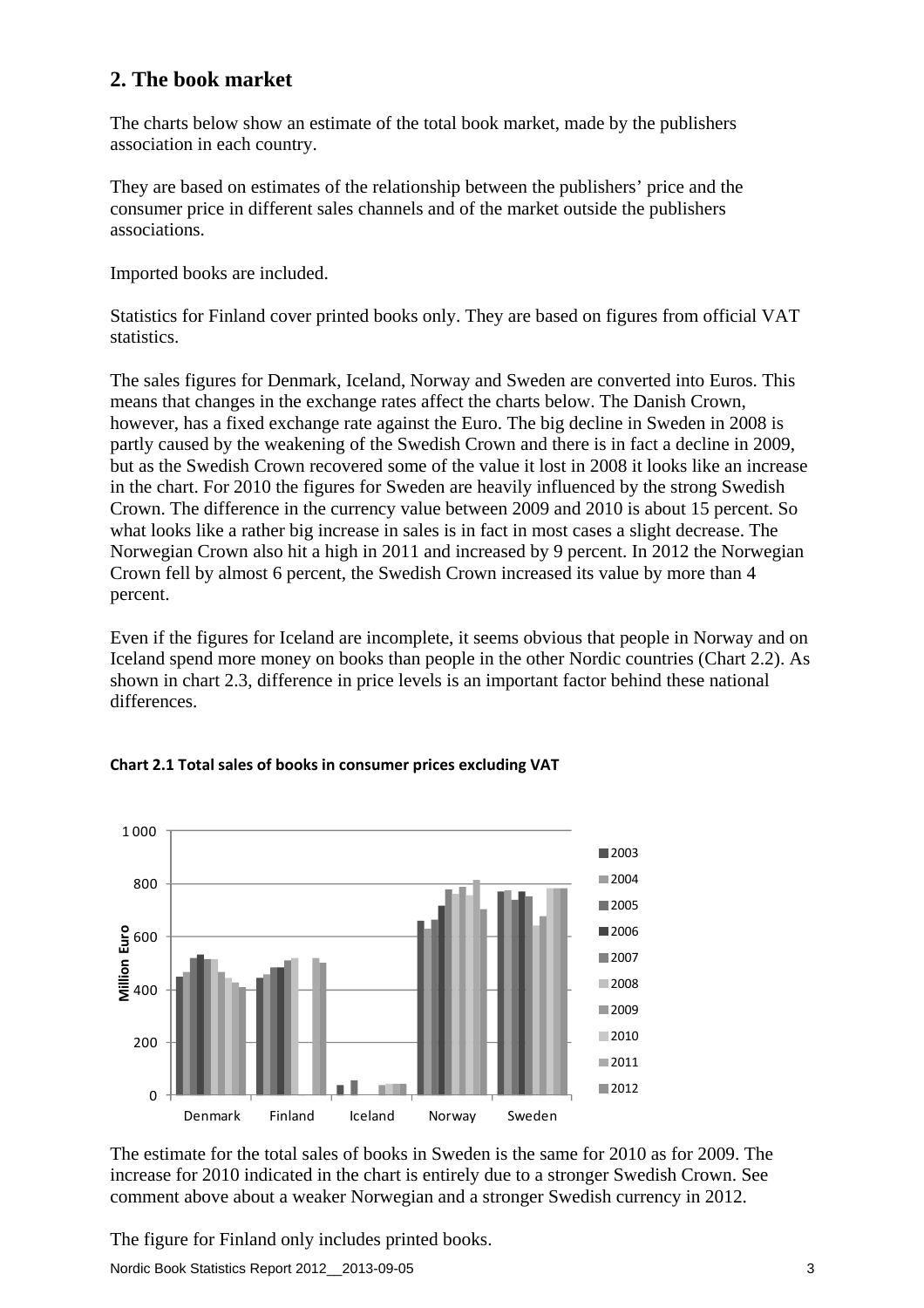

**Chart 2.2 Total sales of books per inhabitant excluding VAT**

Chart 2.2 shows sales in consumer prices excluding VAT.



**Chart 2.3 Average publishers' price per book excl VAT** 

This chart shows the average net receipt per sold copy (excluding VAT) that the publishers have received. All printed books are included, both original hardcovers and paperbacks.

According to information from Norway their figure for 2007 is probably too high. That may even be the case with the figures for the years before 2007.

The average publishers' price per book increased in Sweden during 2010, but less than half of what is indicated in the chart.

See comment above about a weaker Norwegian and a stronger Swedish currency in 2012.

Please note that the chart does not show consumer prices!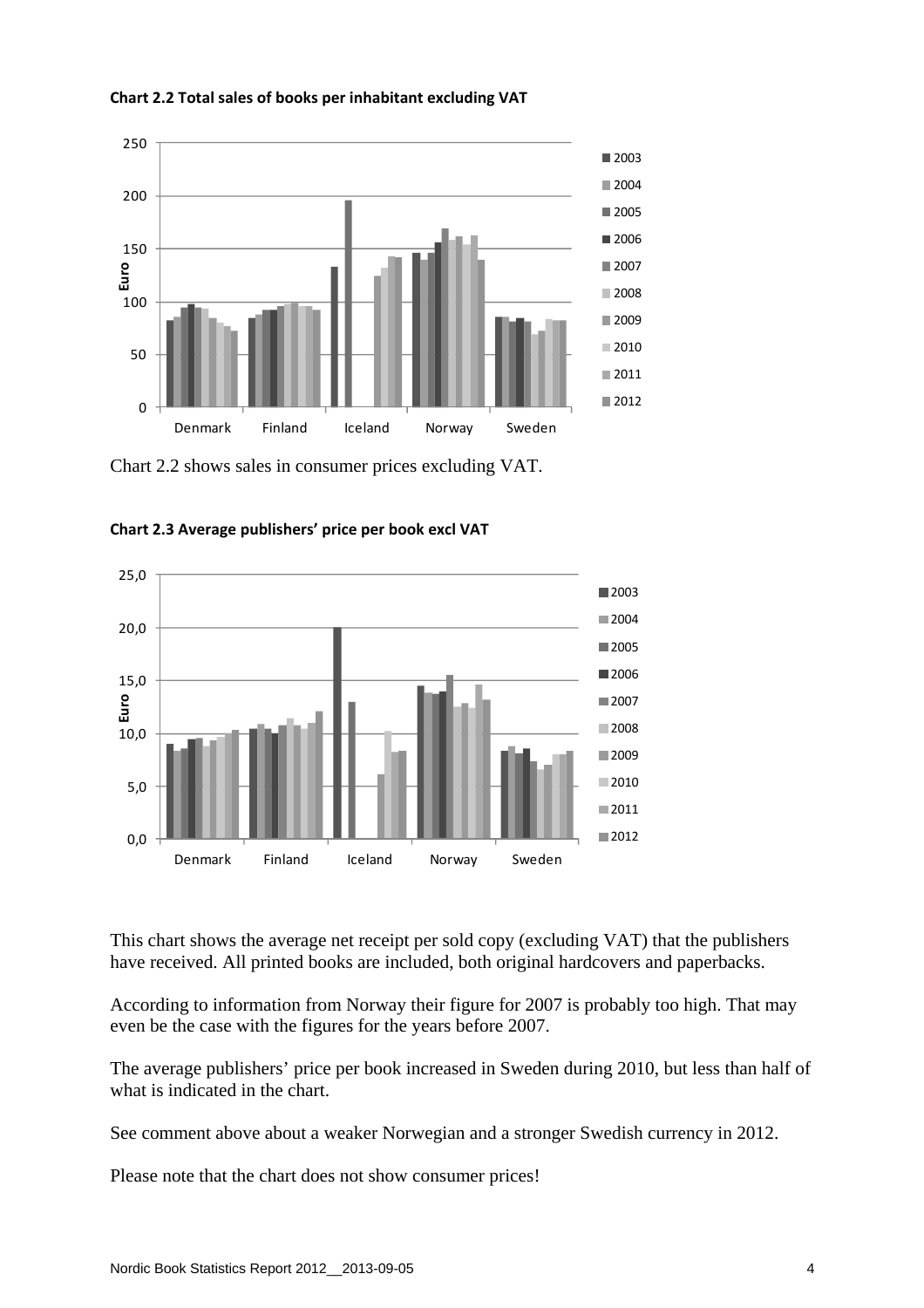## **3. Sales by channel**

These charts show the proportion of publishers' sales to different sales channels. They do not show the market share of the different sales channels in terms of sales to consumers.



**Chart 3.1 Sales to bookstores as percent of total publishers' sales**

The sharp increase in the share for bookstores in Sweden in 2007 and 2008 is a reflection of the growth of internet bookshops. Sweden has no separate figure for sales to bookstores in 2009 because the sales to bookstores, department stores and supermarkets have been reported as one.





The figures for Finland before 2006 are en estimate. The book club's share as shown in this chart is somewhat underestimated, due to the fact the publishers sales through their owned book clubs is not included.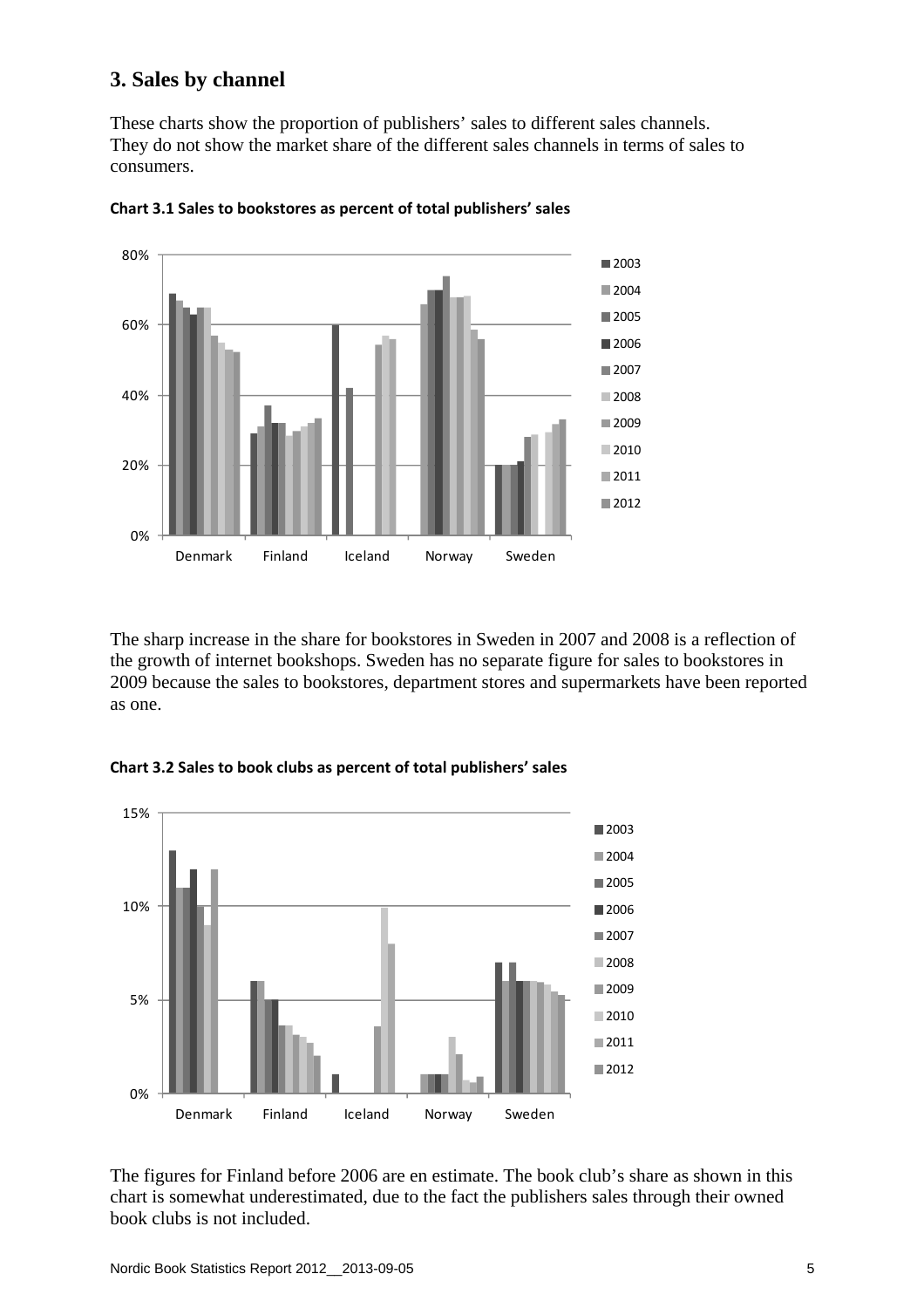

**Chart 3.3 Sales to wholesalers, supermarkets, department stores and other retailers as percent of total publishers' sales**

The figure for Sweden for 2009 includes sales to bookstores.



**Chart 3.4 Direct sales from publishers to consumers as percent of total publishers' sales**

Direct sales to consumer are not reported separately in Norway.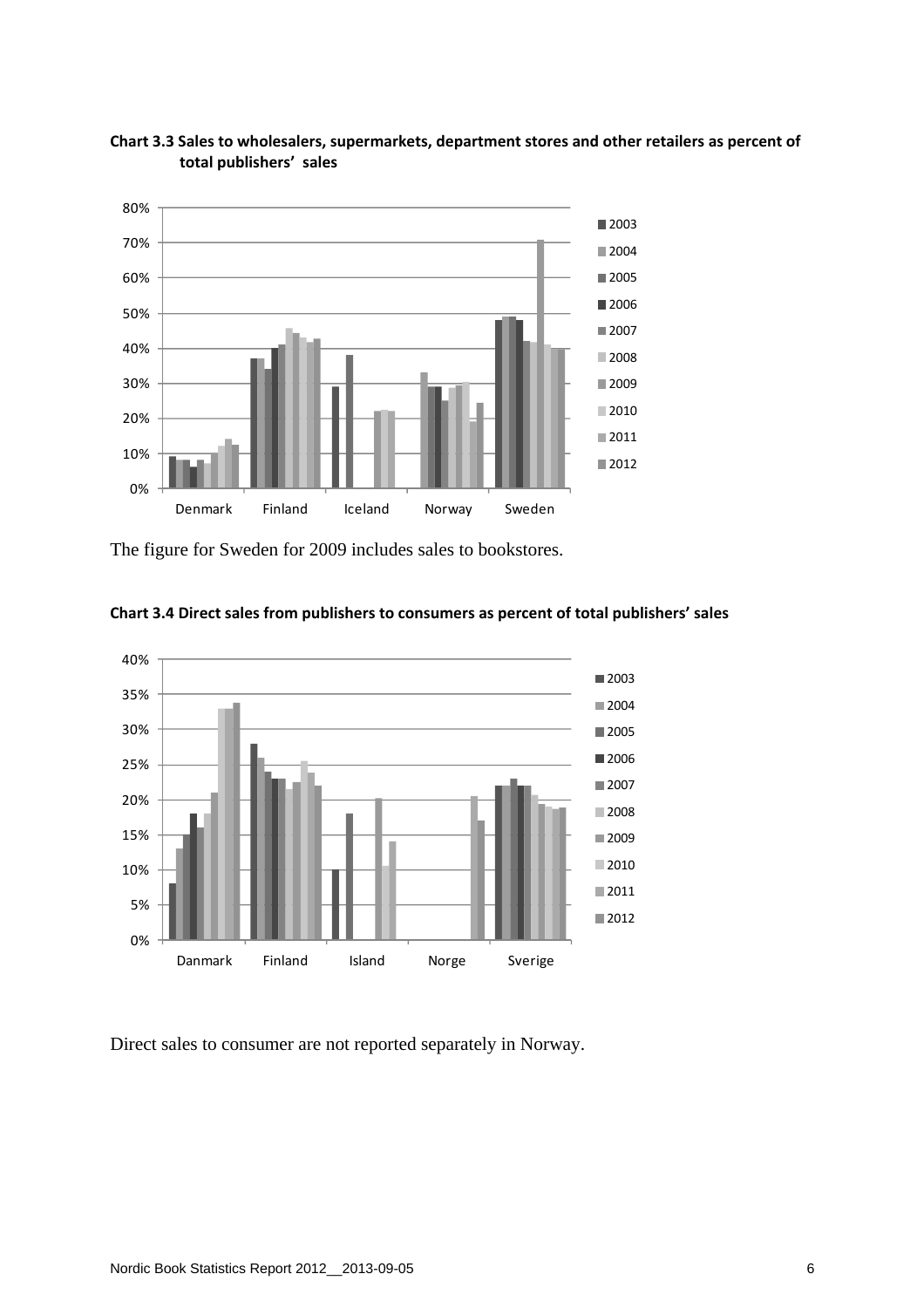## **4. Sales by literary category**

These charts show publishers' sales divided into literary categories as per cent of total sales.



**Chart 4.1 Textbooks for compulsory school and upper secondary school**

The dramatic increase of sales in Norway in 2007 and 2008 is related to the national educational reforms. The sales in Sweden actually decreased slightly in 2010.



**Chart 4.2 Books for postgraduate studies, universities and colleges**

Statistics on sales for postgraduate studies in Sweden are not available for 2007 and onwards.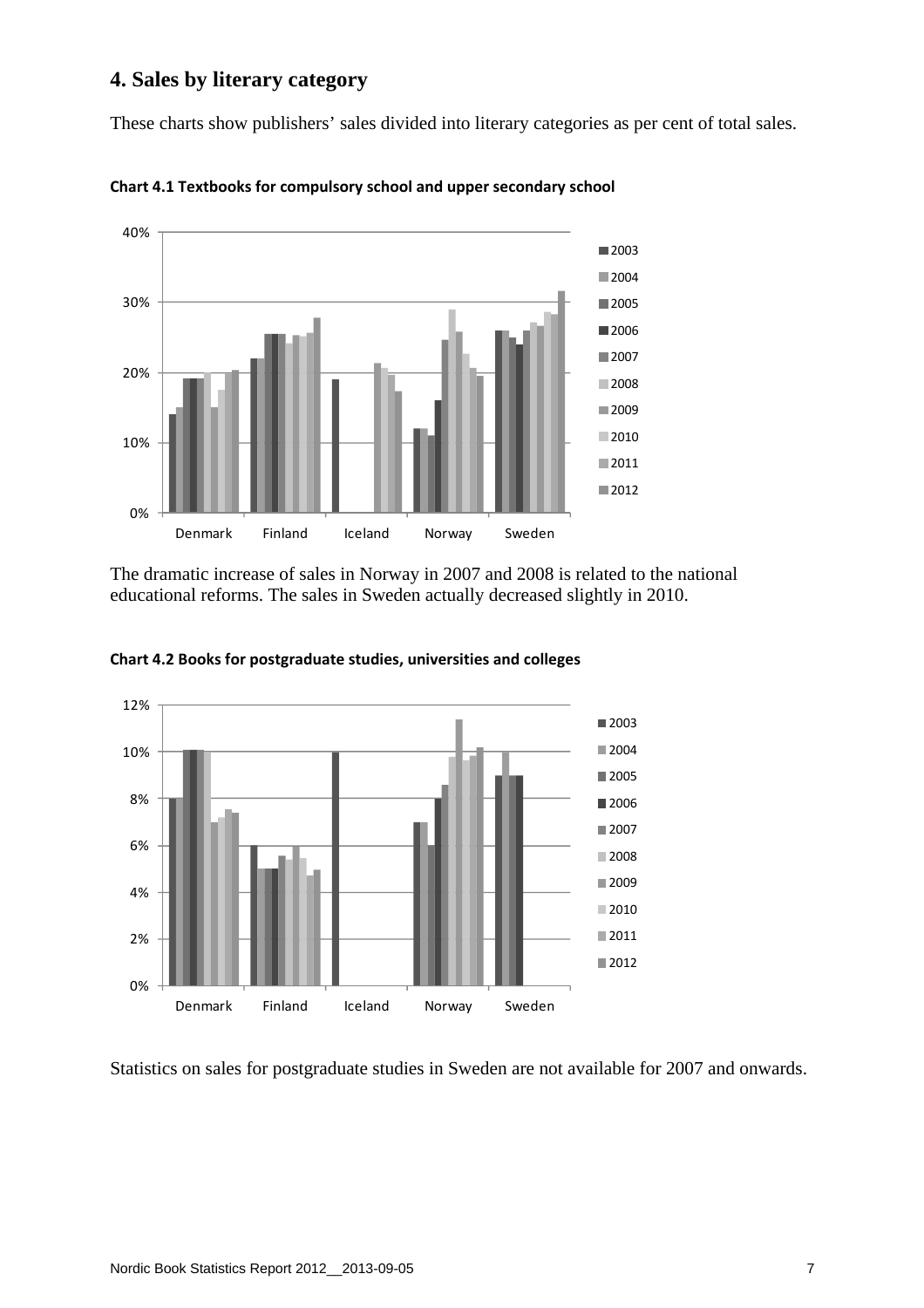#### **Chart 4.3 General nonfiction**







The dramatic change between 2009 and 2010 for Sweden is probably due to a new reporting method (se explanation below chart 4.6).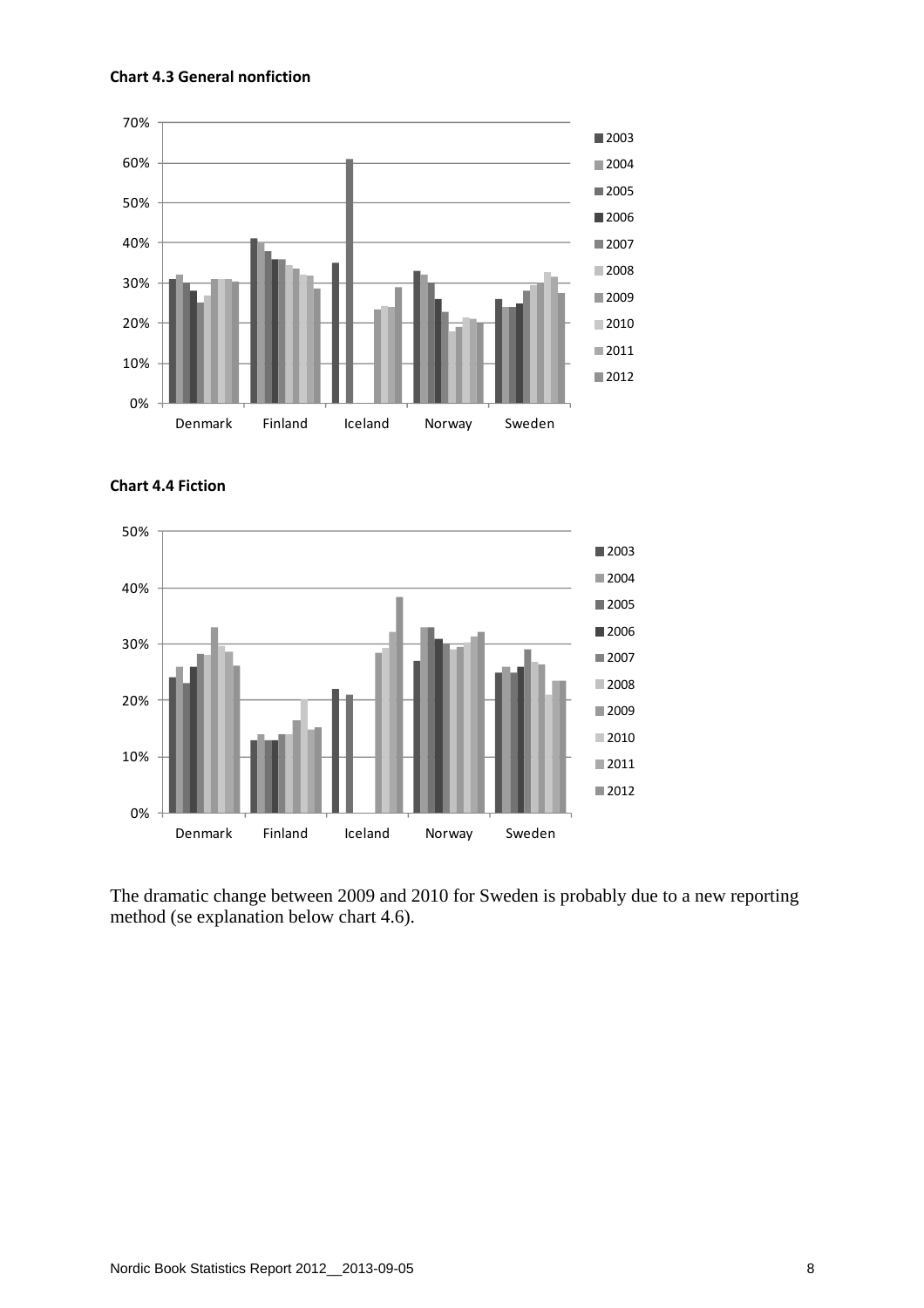



**Chart 4.6 Audio books**



The figure for Denmark includes Other electronic on physical media and Electronic on-line access and downloadable.

*Please note that the figures for sales by cathegory for Sweden for the years 2009 and 2010 are not comparable. Two major changes have been made to the statistics for 2010: 1. As of 2010, sales to book clubs are included in reported sales, but not sales by book clubs. The figures up to and including 2009, however, include sales by book clubs but not sales to book clubs. Consequently, the statistics from and including 2010 will be dedicated publishing statistics, i.e. only report sales by publishers.* 

*2. Sales figures from the joint sale in February were not previously included in the table. As of 2010, this figure has been included in the table. Most of the apparently dramatic changes in the results from 2009 and 2010 are, therefore, probably not reflections of actual changes, but rather an effect of the new reporting method.*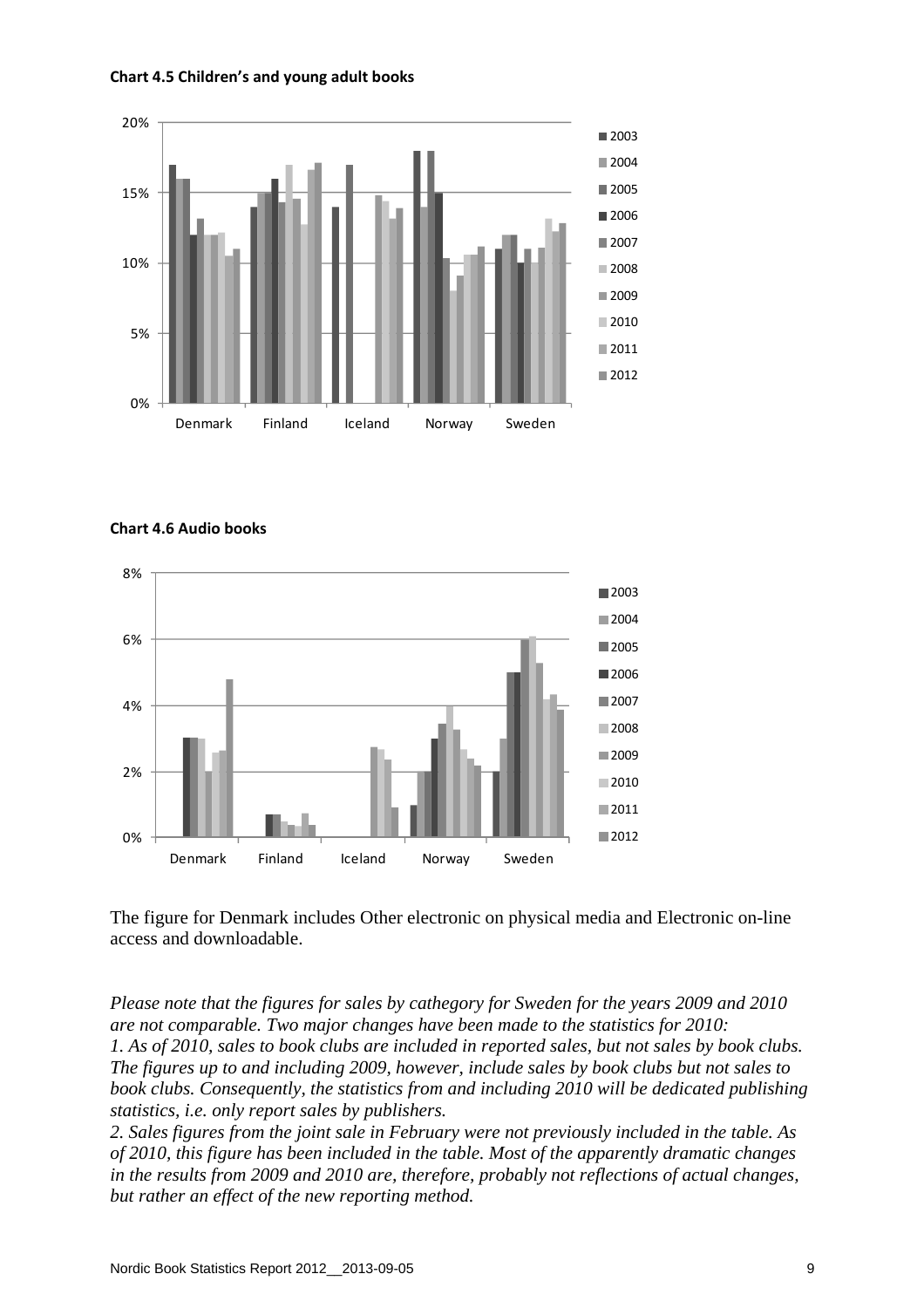## **5. Publishers**

All attempts to count the number of publishers in a country will show different results, due to definitions and methods used. There is a core of professional publishers with continuous activity and annual programs. In addition to that, there is a large number of semi-professional and hobby publishers, all contributing to the total output of books.



**Chart 5.1 Number of members in the Nordic publishers associations**

The figure for Finland includes Finnish Small Publisher ry from 2010.

The chart above includes the following associations:

|          | Denmark: Forlæggerforeningen (Danish Publishers Association)            |
|----------|-------------------------------------------------------------------------|
| Finland: | Suomen Kustannusyhdistys ry, Finlands Förlagsförening (The Finnish Book |
|          | <b>Publishers Association</b> )                                         |
| Iceland: | Félag íslenskra bókaútgefenda (Icelandic Publishers Association)        |
| Norway:  | Den norske Forleggerforening (The Norwegian Publishers Association)     |
| Sweden:  | Svenska Förläggareföreningen (The Swedish Publishers Association)       |
|          | Föreningen Svenska Läromedel (The Swedish Association of Educational    |
|          | Publishers)                                                             |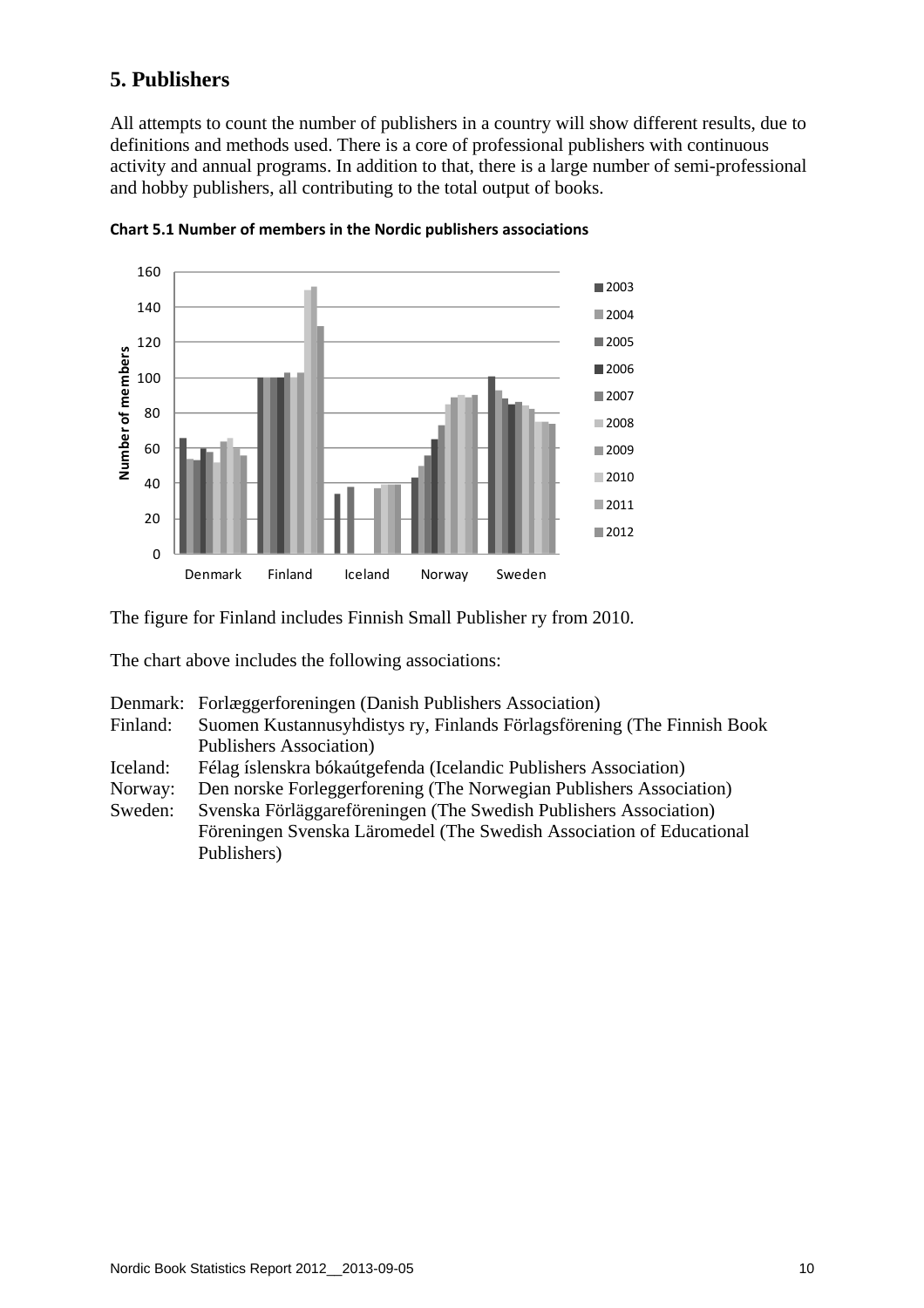

**Chart 5.2 Total turnover excl VAT for members of the publishers associations**

The chart shows the member publishers' net sales of books in millions of Euros. Norway's figures for the years 2003-2007 are probably too high.What seems like increased sales in Sweden during 2010 is entirely due to the strong Swedish Crown. The sales in Sweden actually fell slightly during 2010. In 2012 the Norwegian Crown fell by almost 6 percent, the Swedish Crown increased by more than 4 percent.



**Chart 5.3 Market share for the Publishers Associations in percent of total publishers' sales**

As the chart shows, the members of the associations represent a large share of the total book market in each country. However, there seems to be a declining tendency in most Nordic countries, reflecting growing turnover from imports and publishers outside the mainstream.

Denmark's figure for 2009 is an estimate of the members' market share of publications in Danish. The figures for 2003 through 2008 are estimates of the market share of the total market and are probably indicating a far too small share, but new estimates are not available. Denmark's figures for the years from 2010 and forward are Bogbarometrets share of total market and the figures include non-members.

Norway's figures for the years 2003-2007 are probably too high.

Nordic Book Statistics Report 2012 2013-09-05 11 12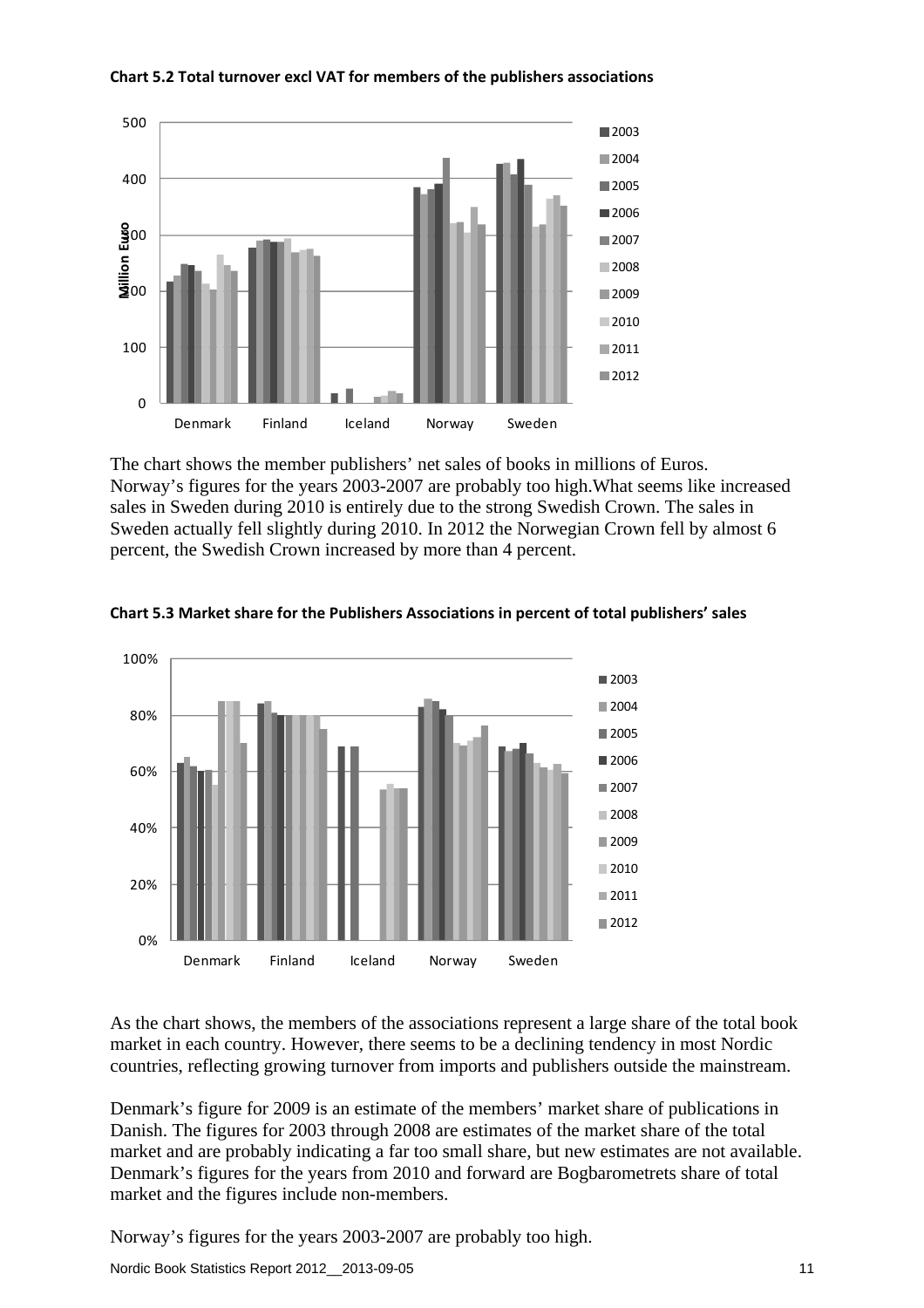## **6. Bookstores**

In the deregulated markets in Sweden and Finland, there is no generally accepted definition of a bookstore. The count is therefore not precise.

The figures for Finland and Sweden in this chart refer to stores with a wide selection of books. Sweden has a large number of outlets outside the specialised bookstores, for example supermarkets, grocery stores, petrol stations.

Denmark and Norway with contractual relationships between publishers and booksellers can produce more precise statistics on the number of bookstores. In this chart, the figures for Denmark show stores with more than 200 titles in stock.



#### **Chart 6.1 Number of bookstores**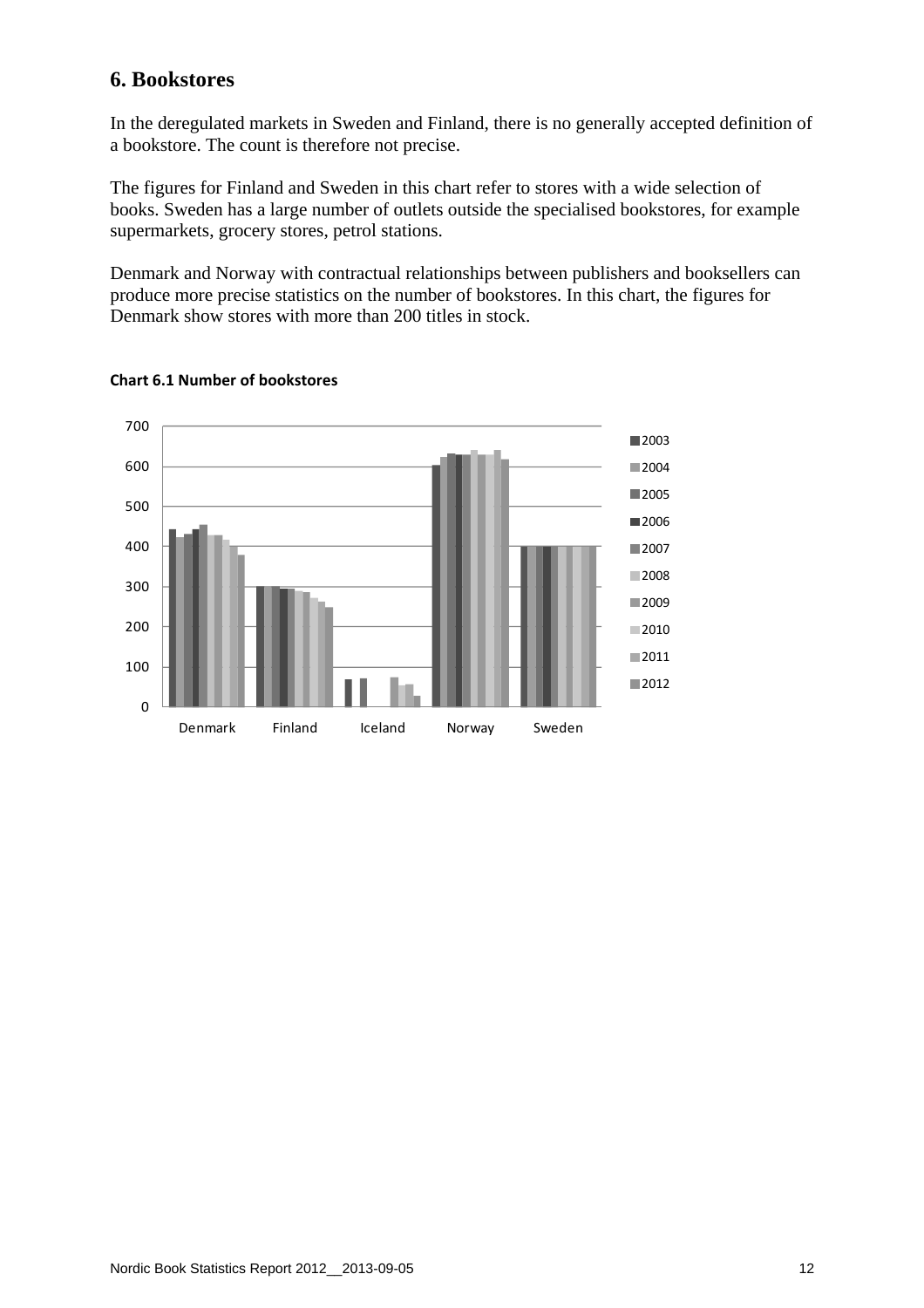## **7. The digital markets**

#### **DENMARK**

#### **1. Internet sales**

The internet sale is increasing. The latest figures based on interviews with 1,200 people show that 17 percent bought their latest book on the internet in 2011. In 2010 the share was 15 percent and in 2009 12 percent. The largest internet book store as concerns Danish books is saxo.dk.

#### **2. E-books and digital audio books**

The digital market is slowly increasing and to some extent driven by public money, i.e. the governments digital agenda for schools and the library audio book- and e-lending schemes that especially in 2012 boosted e-book sales. In 2012 the digital market share of the publishers' turnover was just below 5 %. Denmark has seen its first subscription models for both audio- and e-books.

#### **FINLAND**

#### **1. Internet sales**

We know, that In 2012 sales of books through internet (internet bookstores, internet-sales of traditional bookstores and publishers direct sales through internet) was 7 % of the total book sales in consumer prices and 18 % of book sales through bookstores (internet bookstores and traditional bookstores together). These sales do not contain sales to libraries and sales of schoolbooks to comprehensive school (18 % of total book sales), which are made the way like internet sales but are based on competitive bidding and year agreement. We do not know the sales of foreign bookstores (for instance Amazon) to Finland. The share of Sales through internet is growing slowly.

#### **2. E-books and digital audio books**

Value of audio book sales is 0.4 percent of publishers' total sales and 6 percent of all digital products. The value is growing varyingly. Sales of digital audio books are just starting.

Sales of digital products are 7 percent of publishers' total sales and growing slowly. 80 percent of sales of digital products are online-products. Just over 20 percent of sales of digital products are for studying and 80 percent is general nonfiction.

#### **ICELAND**

#### **1. Internet sales**

We have three main internet bookstores in Iceland; the university bookstore, boksala.is, an independent bookstore, eymundsson.is and the bookstore of our biggest publishing house, forlagid.is. These three stores all offer a wide range of old and new books from all Icelandic publishers as well as e-books and imported books. Then there are several smaller internet bookstores with a more restricted range. These online stores serve a great role in supplying information on Icelandic books to readers. We do not have exact facts on sale figures at the internet stores but the sale is always increasing and we estimate it's about 1-2% of the Icelandic book publishing market.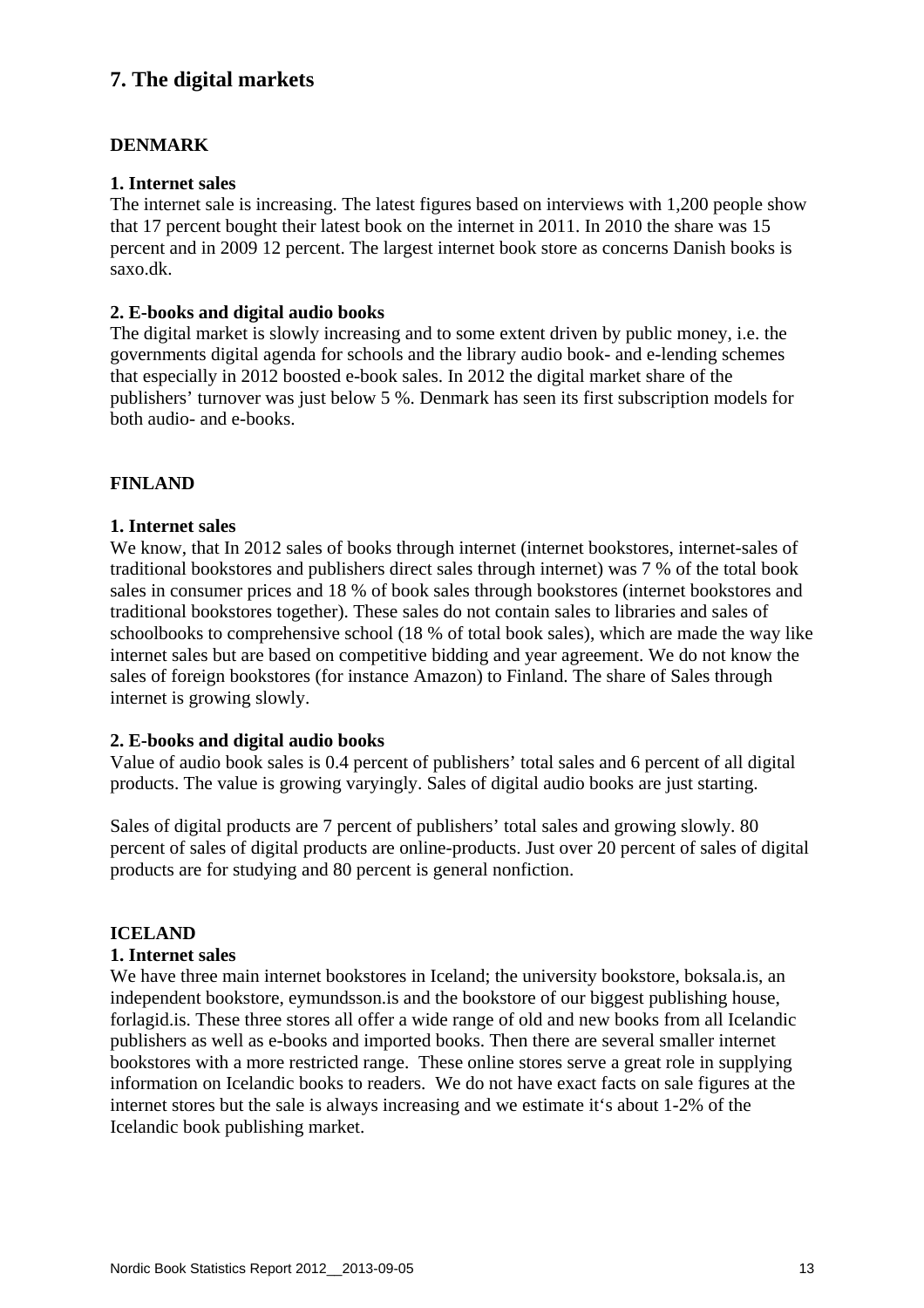#### **2. E-books and digital audio books**

The market in Iceland for digital audio books is facing difficulties, one of the reason is the fact that too many people seem to have access to the Audio library that at first was only meant for blind people. The Audio library gives an outstanding service, you can simply download all the books you want and then keep them forever. In a small country like Iceland, it almost seems to be easier to borrow somebody's access to the Audio library then to by a download or MP3 at a bookstore. There are two main publishing houses for audio books in Iceland and their market share is about 0.9% of the Icelandic book publishing market, physical CD's / MP3 included.

In Iceland, e-book publishing started in 2011. Today, two years later, there are around 3-400 Icelandic E-books on the market and new books are more often arriving at the same time in paper as in a digital version. We might be expecting the total amount of available titles to double within a year. There is no E-book lending program at the moment in the libraries, but talks about solution for textbooks have started. Sale figures are picking up but are still well below 1% of the Icelandic book publishing market.

#### **NORWAY**

#### **1. Internet sales**

The Norwegian booksellers do not report internet sales separately. According to a June 2013 survey through an independent market research firm on behalf of the Booksellers Association, 16 % reported that they bought their last book on the internet. This is down from 17 % in 2012, but higher than all previous years. 30 % expect to make most of their purchases on the internet in future. This figure is also down from 2012's 32 %, but higher than all years in the past. This survey is conducted on a regular basis, and is available at Bokhandlerforeningen.no under the category "Statistikk", subcategory "Bokundersøkelser".

#### **2.1. E-books**

The sale of e-books account for approximately 1,5 % of total sales, school books and academic books excluded. Although their economic significance currently is small, this is rapidly changing, as the sales have more than quadrupled from August 2012 to August 2013. The supply has increased tremendously, so the crucial question is whether demand will keep up. The PA has worked out a recommendation of terms for libraries to acquire licenses for lending, which will be used for a trial period until the end of 2015. Each publisher ultimately decides for themselves whether to follow the recommendations, but the model is generally accepted by both publishers and libraries.

#### **2.2. Digital learning resources**

The sales of electronic learning resources are not reported separately. The publishers are challenged by the public competitor NDLA (Norwegian Digital Learning Arena), which has received state funding as well as a large cut (20 % last year) of the counties' budgets for school books. Two counties, Oslo and Akershus, have opted out of NDLA.

#### **2.3. Audio books**

Sales of audio books in physical format and for download have decreased steadily from 2008. These numbers are not reported separately, so we cannot say for sure whether the physical formats account for the entire decrease or even more.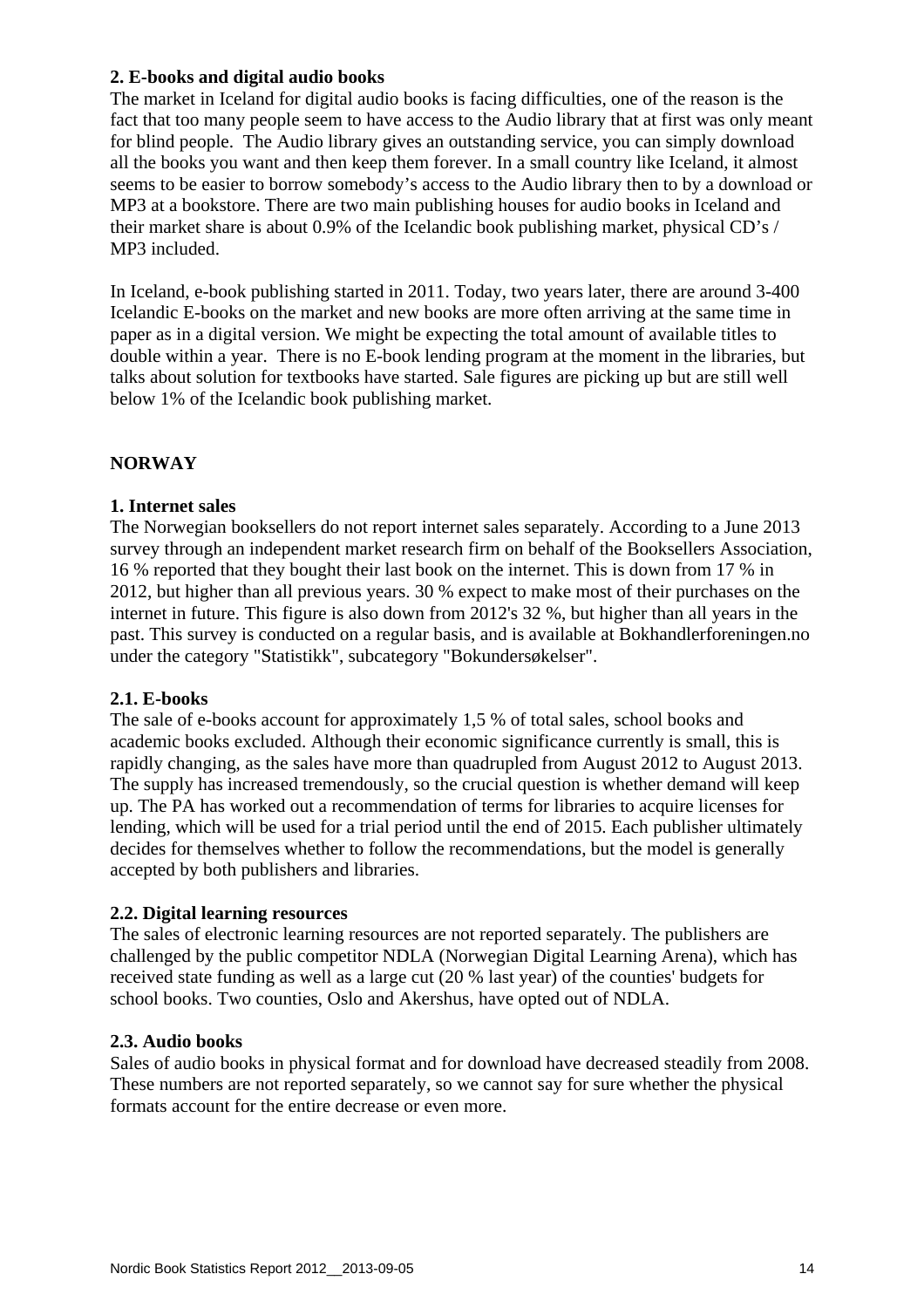#### **SWEDEN**

#### **1. Internet sales**

Internet sales have changed the book trade in Sweden in the last ten years. The two large internet booksellers, Adlibris and Bokus, together account for more than 40 percent of total bookstore sales.

When smaller internet booksellers are included plus the share of internet sales from regular book stores, the total share of bookstore sales on the net is close to 50 percent.

#### **2. E-books and digital audio books**

So far, the market is limited. Digital audio books (MP 3 books) account for about 20 percent of total audio book sales. The e-book market in general publishing is so far mainly a library market. The turnover in 2012 was less than one percent of total sales. However, the number of published e-books grew to more than 20 percent of all new published titles in 2012 and is expected to continue to grow. As of today about 3 percent of total book sales are digital.

## **8. Value Added Tax**

|                           | Denmark | Finland | Iceland | Norway | Sweden |
|---------------------------|---------|---------|---------|--------|--------|
| General                   | 25 %    | 23 %    | 25,5 %  | 25 %   | 25 %   |
| Printed books             | 25 %    | 9 %     | 7 %     | $0\%$  | 6 %    |
| Audio books               | 25 %    | 23 %    |         | $0\%$  | 6 %    |
| Digital                   |         |         |         |        |        |
| book files<br>(downloads) | 25 %    | 23 %    | 25,5 %  | 25 %   | 25 %   |

#### **Table 1. The table shows the level of VAT on general goods and books respectively.**

Books have a lower VAT-rate than other products in all the Nordic countries with the exception of Denmark. Norway is the only country where books are totally exempted from VAT (downloads are however not exempted).

In Finland, the general VAT was raised to 23 percent on July  $1<sup>st</sup>$  2010. The VAT for printed books then went up to 9 percent, for audio books to 23 percent.

When this report is being produced, there is an ongoing debate regarding VAT on e-books in most European countries.

#### This report has been finalized by The Swedish Publishers' Association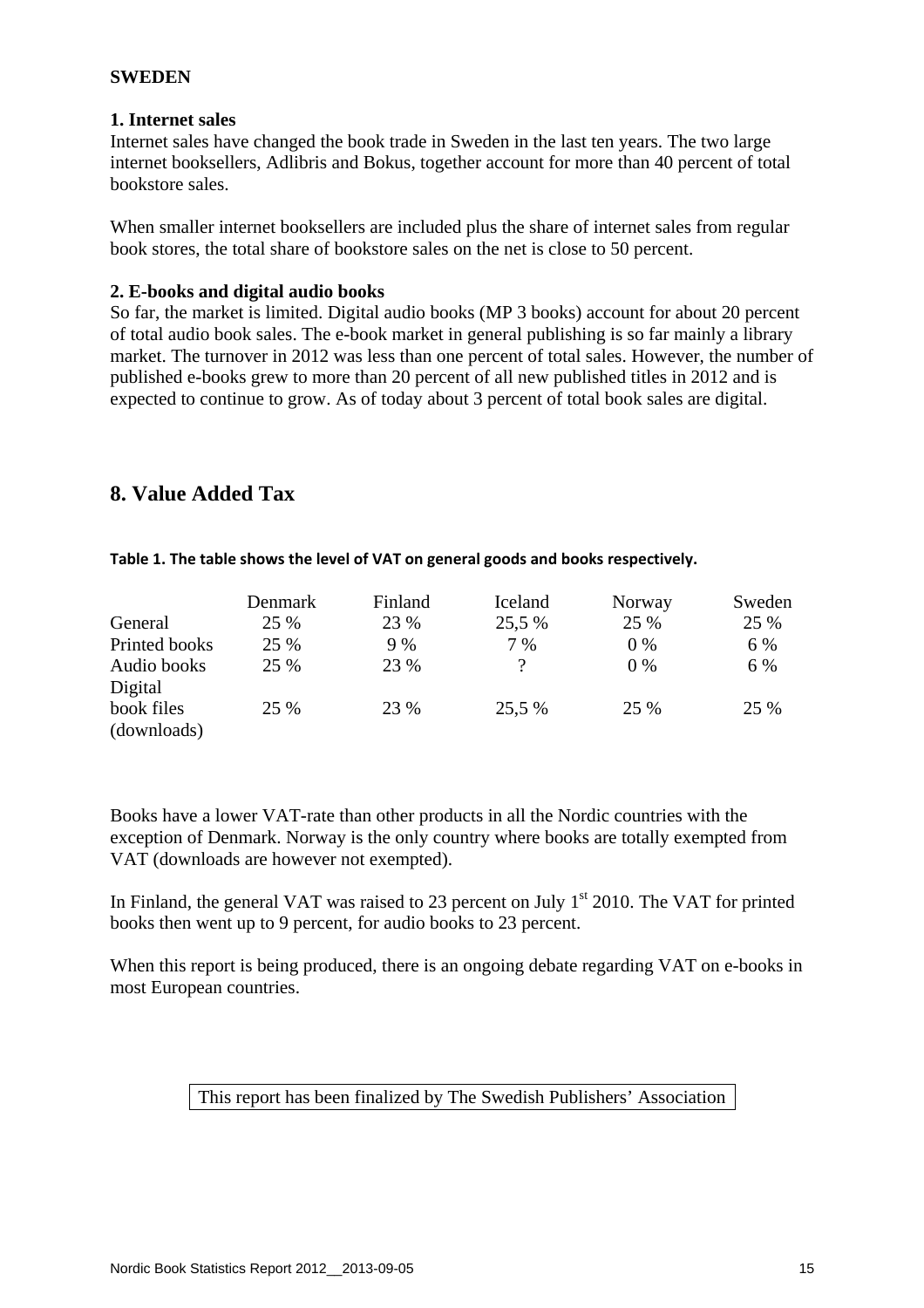## APPENDIX: FIGURES PER YEAR **N O R D I S K B O G S T A T I S T I K År: 2003**

| Del 1: Totaltall                                                            | <b>Danmark</b> | <b>Finland</b> | <b>Island</b> | <b>Norge</b> | <b>Sverige</b> |
|-----------------------------------------------------------------------------|----------------|----------------|---------------|--------------|----------------|
| Demografi m.v.                                                              |                |                |               |              |                |
| 01 Befolkning i mio.                                                        | 5,40           | 5,20           | 0,3           | 4,50         | 8,98           |
| 02 Antal boghandlere                                                        | 442            | 300            | 68            | 602          | 400            |
| 03 Øvrige utsalgssteder (anslag)                                            | 460            | 3000           | 100           | 200          | 5 0 0 0        |
| 04 National kurs i f.t. €pr. 31.12                                          | 0,134          | 1,000          | 0,011         | 121,000      | 0,110          |
| 05 Bogprisändring efter forbrugerprisindex                                  | 2,2 % NA       |                | 0%            | 0%           | 0%             |
| 06 Momssats (mva) alment nivå                                               | 25,0 %         | 22%            | 25%           | 24%          | 25%            |
| 07 Momssats (mva) på böger                                                  | 25,0%          | 8%             | 14%           | 0%           | 6%             |
| 08 Titelantal (i stk)                                                       |                |                |               |              |                |
| 09 Årlig udgivne titler, totalt                                             | 14 843         | 12 000         | 1818          | 7 706        | 172<br>11      |
| 10 Antall titler i salg, totalt                                             | 66 000         | 67 000         | 0             | 40 396       | 0,0            |
| 11 Årlige udgivne titler, minimum 48 sider                                  | 10 117         | 12 309         | 1340          | 10 338       | 9688           |
| $12$ – heraf original dk./fin./isl./no./sv. i %                             | 63%            | $0\%$          | 0%            | 70%          | 0%             |
| 13 Årlige udgivne titler (minimum 48 sider) pr. 1000 indb.                  | 1,9            | 2,4            |               | 2,3          | 1,1            |
| 14 Forlagsbranche                                                           |                |                |               |              |                |
| 15 Beskäft. i forlagsbranchen omregn. til fuldtidsbeskäftiget               | 1 1 2 0        | 500<br>1       | 180           | 500          | 935            |
| 16 Antal forlag i alt (anslag)                                              | 400            | 300            | 110           | 170          | 250            |
| 17 Herav: antall forlag organisert i bransjeforening                        | 66             | 100            | 34            | 43           | 101            |
| 18 Totalmarked for bøker, konsumentverdi, millioner nasjonal valuta ex. mva |                |                |               |              |                |
| 19 Totalmarkedet ex mva                                                     | 450            | 444            | 40            | 659          | 770            |
| 20 Totalmarked per innbygger, ex mva                                        | 83             | 85             | 133           | 146          | 86             |
| 21 Totalmarked per innbygger, incl. mva.                                    | 104            | 92             | 151           | 146          | 91             |

| 22 Medl.forlagsomsätning ex. mva og antal solgte eks.     |      |      |       |      |       |
|-----------------------------------------------------------|------|------|-------|------|-------|
| 23 Medl.forlagenes andel av totalmarkedet                 | 63%  | 84%  | 69%   | 83%  | 69%   |
| 24 Forlagsomsätning brutto i alt ex. mva.                 | 285  | 374  | 28    | 546  | 529   |
| 25 Forlagsomsätning netto i alt ex. mva.                  | 216  | 278  | 18    | 386  | 426   |
| 26 Forlagssalg, antal solgte böger i alt (mio. eks)       | 24,0 | 26,6 | 0,9   | 26,6 | 51,0  |
| 27 Medlemsforlagenes gennemsnitlig pris pr. bog ex. mva.  | 9,0  | 10,5 | 20,0  | 14,5 | 8,4   |
| 28 Medlemsforlagenes gennemsnitlig pris pr. bog incl. mva | 11,3 | 11,3 | 22,8  | 14,5 | 8,9   |
| 29 Medlemsforlagenes omsätning fordelt på salgskanaler    |      |      |       |      |       |
| 30 Boghandel                                              | 69%  | 29%  | 60%   |      | 20%   |
| 31 Grossister, varehuse, øvrige forhandlere               | 9%   | 37%  | 24%   |      | 44%   |
| 32 Bogklubber                                             | 13%  | 6%   | 1%    |      | 7%    |
| 33 Övrige                                                 | 0%   | 0%   | 5%    |      | 4%    |
| 34 Direkte salg til forbruger inkl. postordre             | 8%   | 28%  | 10%   |      | 22%   |
| 35 Salg i alt hjemmemarked                                | 99%  | 100% | 99%   | 100% | 97%   |
| 36 Eksport i alt                                          | 1%   | 0%   | 1%    | 0%   | 3%    |
| 37 Totalt                                                 | 100% | 100% | 100%  | 100% | 100%  |
| 38 Medlemsforlagenes omsätning fordelt på boggrupper      |      |      |       |      |       |
| 39 Skoleböger (grundskole & gymnasium)                    | 14%  | 22%  | 19%   | 12%  | 26%   |
| 40 Läreböger (videregående og höjere udd.)                | 8%   | 6%   | 10%   | 7%   | 9%    |
| 41 Faglitteratur for voksne, leksika og oppslagsverk      | 31%  | 41%  | 35%   | 33%  | 26%   |
| 42 Skönlitteratur for voksne                              | 24%  | 13%  | 22%   | 27%  | 25%   |
| 43 Börne- og ungdomsböger                                 | 17%  | 14%  | 14%   | 18%  | 11%   |
| 44 Lydbøker                                               | 0%   | 0%   | 0%    | 1%   | 2%    |
| 45 Øvrige elektroniske udg. CD etc.                       | 5%   | 1%   | 1%    | 1%   | $0\%$ |
| 46 Elektroniske udg. online                               | 0%   | 2%   | $0\%$ | 0%   | $0\%$ |
| 47 Totalt                                                 | 100% | 100% | 100%  | 100% | 100%  |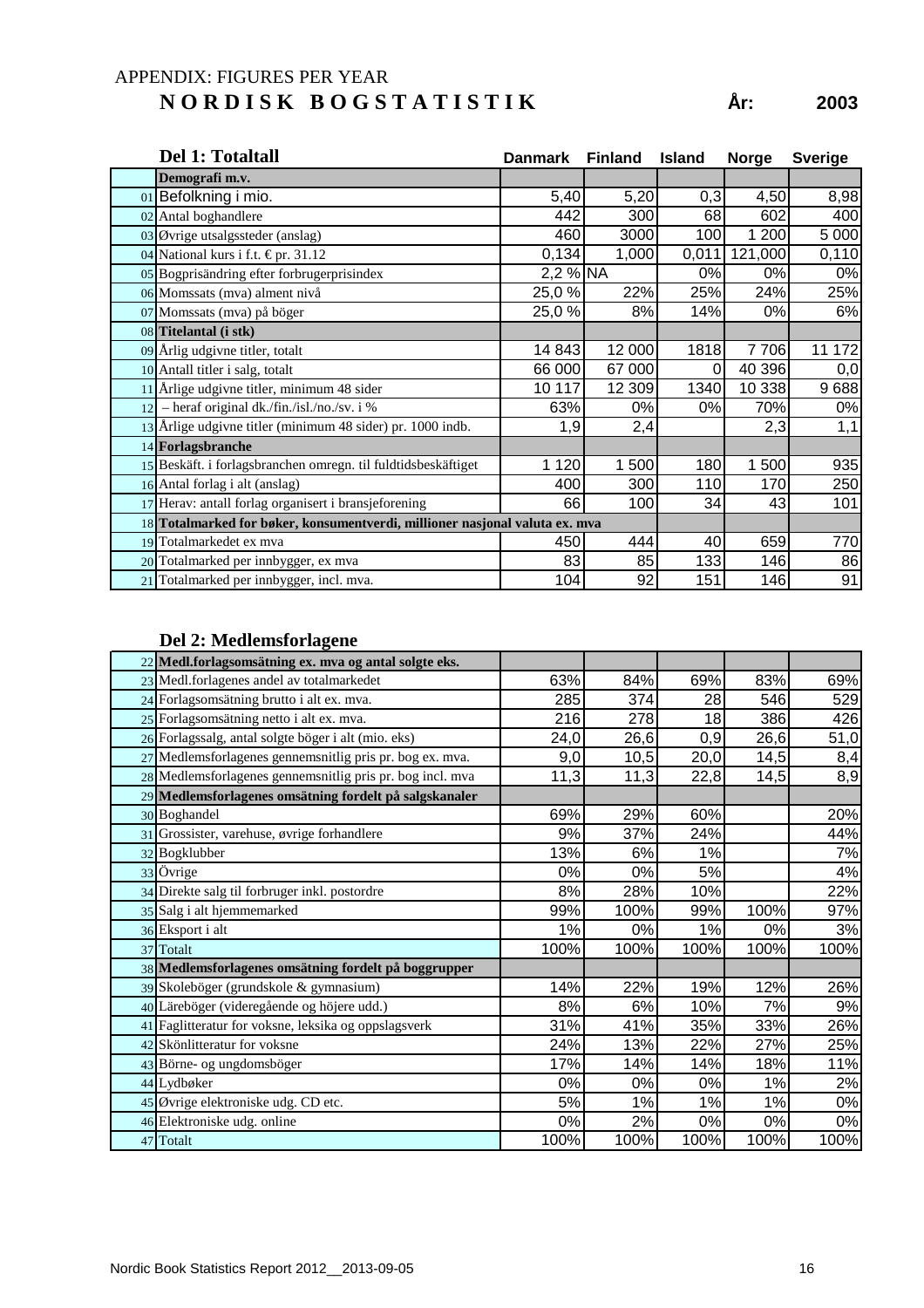| Del 1: Totaltall                                                            | <b>Danmark</b> | <b>Finland</b> | <b>Island</b> | <b>Norge</b> | <b>Sverige</b> |
|-----------------------------------------------------------------------------|----------------|----------------|---------------|--------------|----------------|
| Demografi m.v.                                                              |                |                |               |              |                |
| 01 Befolkning i mio.                                                        | 5,41           | 5,20           |               | 4,50         | 9,01           |
| 02 Antal boghandlere                                                        | 424            | 300            |               | 624          | 400            |
| 03 Øvrige utsalgssteder (anslag)                                            | 460            | 3000           |               | 1 200        | 5 0 0 0        |
| 04 National kurs i f.t. €pr. 31.12                                          | 0,134          | 1,000          |               | 0,122        | 0,111          |
| 05 Bogprisändring efter forbrugerprisindex                                  | $1,8%$ NA      |                |               | 0%           | 0%             |
| 06 Momssats (mva) alment nivå                                               | 25,0 %         | 22%            |               | 25%          | 25%            |
| 07 Momssats (mva) på böger                                                  | 25,0 %         | 8%             |               | 0%           | 6%             |
| 08 Titelantal (i stk)                                                       |                |                |               |              |                |
| 09 Årlig udgivne titler, totalt                                             | 14 8 29        | 12 000         |               | 6887         | 17 683         |
| 10 Antall titler i salg, totalt                                             | 68 000         | 67 000         |               | 43 018       | 0,0            |
| 11 Årlige udgivne titler, minimum 48 sider                                  | 10 260         | 12 977         |               | 9988         | 14 216         |
| $12$ – heraf original dk./fin./isl./no./sv. i %                             | 64%            | 0%             |               | 66%          | 0%             |
| 13 Årlige udgivne titler (minimum 48 sider) pr. 1000 indb.                  | 1,9            | 2,5            |               | 2,2          | 1,6            |
| 14 Forlagsbranche                                                           |                |                |               |              |                |
| 15 Beskäft. i forlagsbranchen omregn. til fuldtidsbeskäftiget               | 1 0 5 5        | 1 660          |               | 1 500        | 940            |
| 16 Antal forlag i alt (anslag)                                              | 400            | 300            |               | 170          | 250            |
| 17 Herav: antall forlag organisert i bransjeforening                        | 54             | 100            |               | 50           | 93             |
| 18 Totalmarked for bøker, konsumentverdi, millioner nasjonal valuta ex. mva |                |                |               |              |                |
| 19 Totalmarkedet ex mva                                                     | 466            | 459            |               | 629          | 777            |
| 20 Totalmarked per innbygger, ex mva                                        | 86             | 88             |               | 140          | 86             |
| 21 Totalmarked per innbygger, incl. mva.                                    | 108            | 95             |               | 140          | 91             |

| 22 Medl.forlagsomsätning ex. mva og antal solgte eks.     |      |      |       |      |
|-----------------------------------------------------------|------|------|-------|------|
| 23 Medl.forlagenes andel av totalmarkedet                 | 65%  | 85%  | 86%   | 67%  |
| 24 Forlagsomsätning brutto i alt ex. mva.                 | 304  | 388  | 539   | 524  |
| 25 Forlagsomsätning netto i alt ex. mva.                  | 227  | 290  | 373   | 428  |
| 26 Forlagssalg, antal solgte böger i alt (mio. eks)       | 27,0 | 26,7 | 27    | 48,7 |
| 27 Medlemsforlagenes gennemsnitlig pris pr. bog ex. mva.  | 8,4  | 10,9 | 13,9  | 8,8  |
| 28 Medlemsforlagenes gennemsnitlig pris pr. bog incl. mva | 10,5 | 11,7 | 13,9  | 9,3  |
| 29 Medlemsforlagenes omsätning fordelt på salgskanaler    |      |      |       |      |
| 30 Boghandel                                              | 67%  | 31%  | 66%   | 20%  |
| 31 Grossister, varehuse, øvrige forhandlere               | 8%   | 37%  | 33%   | 45%  |
| 32 Bogklubber                                             | 11%  | 6%   | 1%    | 6%   |
| 33 Övrige                                                 | 0%   | 0%   | 0%    | 4%   |
| 34 Direkte salg til forbruger inkl. postordre             | 13%  | 26%  | 0%    | 22%  |
| 35 Salg i alt hjemmemarked                                | 99%  | 100% | 100%  | 98%  |
| 36 Eksport i alt                                          | 1%   | 0%   | 0%    | 2%   |
| 37 Totalt                                                 | 100% | 100% | 100%  | 100% |
| 38 Medlemsforlagenes omsätning fordelt på boggrupper      |      |      |       |      |
| 39 Skoleböger (grundskole & gymnasium)                    | 15%  | 22%  | 12%   | 26%  |
| 40 Läreböger (videregående og höjere udd.)                | 8%   | 5%   | 7%    | 10%  |
| 41 Faglitteratur for voksne, leksika og oppslagsverk      | 32%  | 40%  | 32%   | 24%  |
| 42 Skönlitteratur for voksne                              | 26%  | 14%  | 33%   | 26%  |
| 43 Börne- og ungdomsböger                                 | 16%  | 15%  | 14%   | 12%  |
| 44 Lydbøker                                               | 0%   | 0%   | 2%    | 3%   |
| 45 Øvrige elektroniske udg. CD etc.                       | 4%   | 1%   | 1%    | 0%   |
| 46 Elektroniske udg. online                               | 0%   | 2%   | $0\%$ | 0%   |
| 47 Totalt                                                 | 100% | 100% | 100%  | 100% |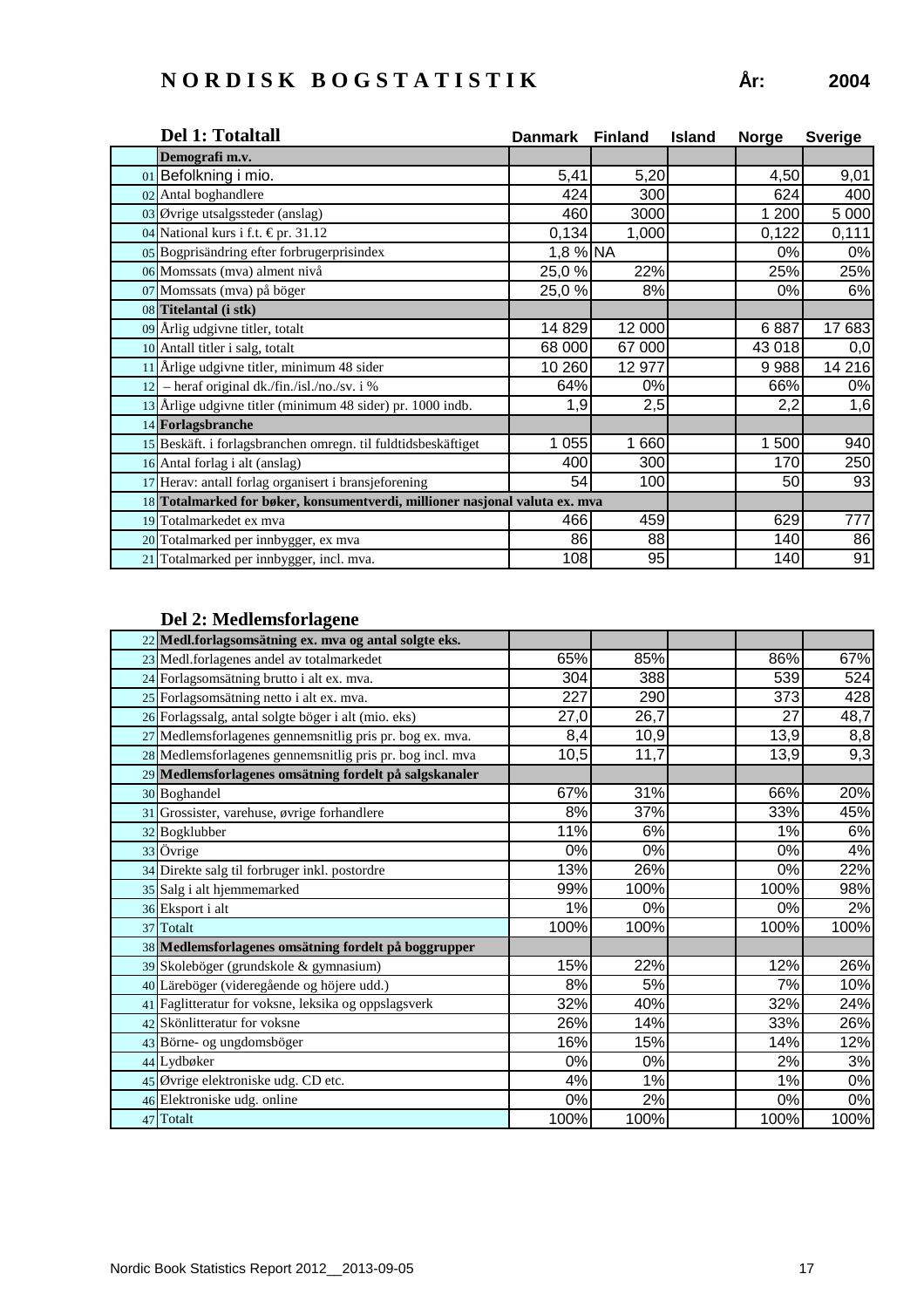|    | Del 1: Totaltall                                                            | Danmark Finland |        | <b>Island</b> | <b>Norge</b> | <b>Sverige</b> |
|----|-----------------------------------------------------------------------------|-----------------|--------|---------------|--------------|----------------|
|    | Demografi m.v.                                                              |                 |        |               |              |                |
|    | 01 Befolkning i mio.                                                        | 5,43            | 5,20   | 0,3           | 4,50         | 9,05           |
|    | 02 Antal boghandlere                                                        | 431             | 300    | 70            | 631          | 400            |
|    | 03 Øvrige utsalgssteder (anslag)                                            | 460             | 3000   | 100           | 1 200        | 5 0 0 0        |
|    | 04 National kurs i f.t. €pr. 31.12                                          | 0,134           | 1,000  | 0,013         | 0,125        | 0,106          |
|    | 05 Bogprisändring efter forbrugerprisindex                                  | 2,0 %           | 0%     | 0%            | 0%           | 0%             |
|    | 06 Momssats (mva) alment nivå                                               | 25,0 %          | 22%    | 25%           | 25%          | 25%            |
|    | 07 Momssats (mva) på böger                                                  | 25,0%           | 8%     | 14%           | 0%           | 6%             |
|    | 08 Titelantal (i stk)                                                       |                 |        |               |              |                |
|    | 09 Årlig udgivne titler, totalt                                             | 13 227          | 13 000 | 689           | 7577         | 21 413         |
|    | 10 Antall titler i salg, totalt                                             | 70 000          | 68 000 | 0             | 45 000       | 0,0            |
|    | 11 Årlige udgivne titler, minimum 48 sider                                  | 9 3 9 2         | 13 667 | 689           | 10 106       | 14738          |
| 12 | - heraf original dk./fin./isl./no./sv. i %                                  | 65%             | 0%     | 0%            | 66%          | $0\%$          |
|    | 13 Årlige udgivne titler (minimum 48 sider) pr. 1000 indb.                  | 1,7             | 2,6    | 2,3           | 2,2          | 1,6            |
|    | 14 Forlagsbranche                                                           |                 |        |               |              |                |
|    | 15 Beskäft. i forlagsbranchen omregn. til fuldtidsbeskäftiget               | 1 1 2 5         | 1 500  | 1130          | 500          | 983            |
|    | 16 Antal forlag i alt (anslag)                                              | 400             | 300    | 120           | 170          | 250            |
|    | 17 Herav: antall forlag organisert i bransjeforening                        | 53              | 100    | 38            | 56           | 88             |
|    | 18 Totalmarked for bøker, konsumentverdi, millioner nasjonal valuta ex. mva |                 |        |               |              |                |
|    | 19 Totalmarkedet ex mva                                                     | 518             | 484    | 59            | 663          | 742            |
|    | 20 Totalmarked per innbygger, ex mva                                        | 95              | 93     | 196           | 147          | 82             |
|    | 21 Totalmarked per innbygger, incl. mva.                                    | 119             | 101    | 223           | 147          | 87             |

| 22 Medl.forlagsomsätning ex. mva og antal solgte eks.     |      |      |      |      |                  |
|-----------------------------------------------------------|------|------|------|------|------------------|
| 23 Medl.forlagenes andel av totalmarkedet                 | 62%  | 81%  | 69%  | 85%  | 68%              |
| 24 Forlagsomsätning brutto i alt ex. mva.                 | 323  | 394  | 41   | 561  | 501              |
| 25 Forlagsomsätning netto i alt ex. mva.                  | 248  | 292  | 26   | 382  | 407              |
| 26 Forlagssalg, antal solgte böger i alt (mio. eks)       | 29,0 | 28,0 |      | 28   | 49,7             |
| 27 Medlemsforlagenes gennemsnitlig pris pr. bog ex. mva.  | 8,6  | 10,4 | 13,0 | 13,8 | 8,2              |
| 28 Medlemsforlagenes gennemsnitlig pris pr. bog incl. mva | 10,7 | 11,3 | 14,8 | 13,8 | $\overline{8,7}$ |
| 29 Medlemsforlagenes omsätning fordelt på salgskanaler    |      |      |      |      |                  |
| 30 Boghandel                                              | 65%  | 37%  | 42%  | 70%  | 20%              |
| 31 Grossister, varehuse, øvrige forhandlere               | 8%   | 34%  | 18%  | 29%  | 46%              |
| 32 Bogklubber                                             | 11%  | 5%   | 0%   | 1%   | 7%               |
| 33 Övrige                                                 | 0%   | 0%   | 20%  | 0%   | 3%               |
| 34 Direkte salg til forbruger inkl. postordre             | 15%  | 24%  | 18%  | 0%   | 23%              |
| 35 Salg i alt hjemmemarked                                | 99%  | 100% | 99%  | 100% | 98%              |
| 36 Eksport i alt                                          | 1%   | 0%   | 1%   | 1%   | 2%               |
| 37 Totalt                                                 | 100% | 100% | 100% | 100% | 100%             |
| 38 Medlemsforlagenes omsätning fordelt på boggrupper      |      |      |      |      |                  |
| 39 Skoleböger (grundskole & gymnasium)                    | 19%  | 25%  | 0%   | 11%  | 25%              |
| 40 Läreböger (videregående og höjere udd.)                | 10%  | 5%   | 0%   | 6%   | 9%               |
| 41 Faglitteratur for voksne, leksika og oppslagsverk      | 30%  | 38%  | 61%  | 30%  | 24%              |
| 42 Skönlitteratur for voksne                              | 23%  | 13%  | 21%  | 33%  | 25%              |
| 43 Börne- og ungdomsböger                                 | 16%  | 15%  | 17%  | 18%  | 12%              |
| 44 Lydbøker                                               | 0%   | 0%   | 0%   | 2%   | 5%               |
| 45 Øvrige elektroniske udg. CD etc.                       | 3%   | 1%   | 1%   | 1%   | 0%               |
| 46 Elektroniske udg. online                               | 0%   | 2%   | 0%   | 0%   | 0%               |
| 47 Totalt                                                 | 100% | 100% | 100% | 100% | 100%             |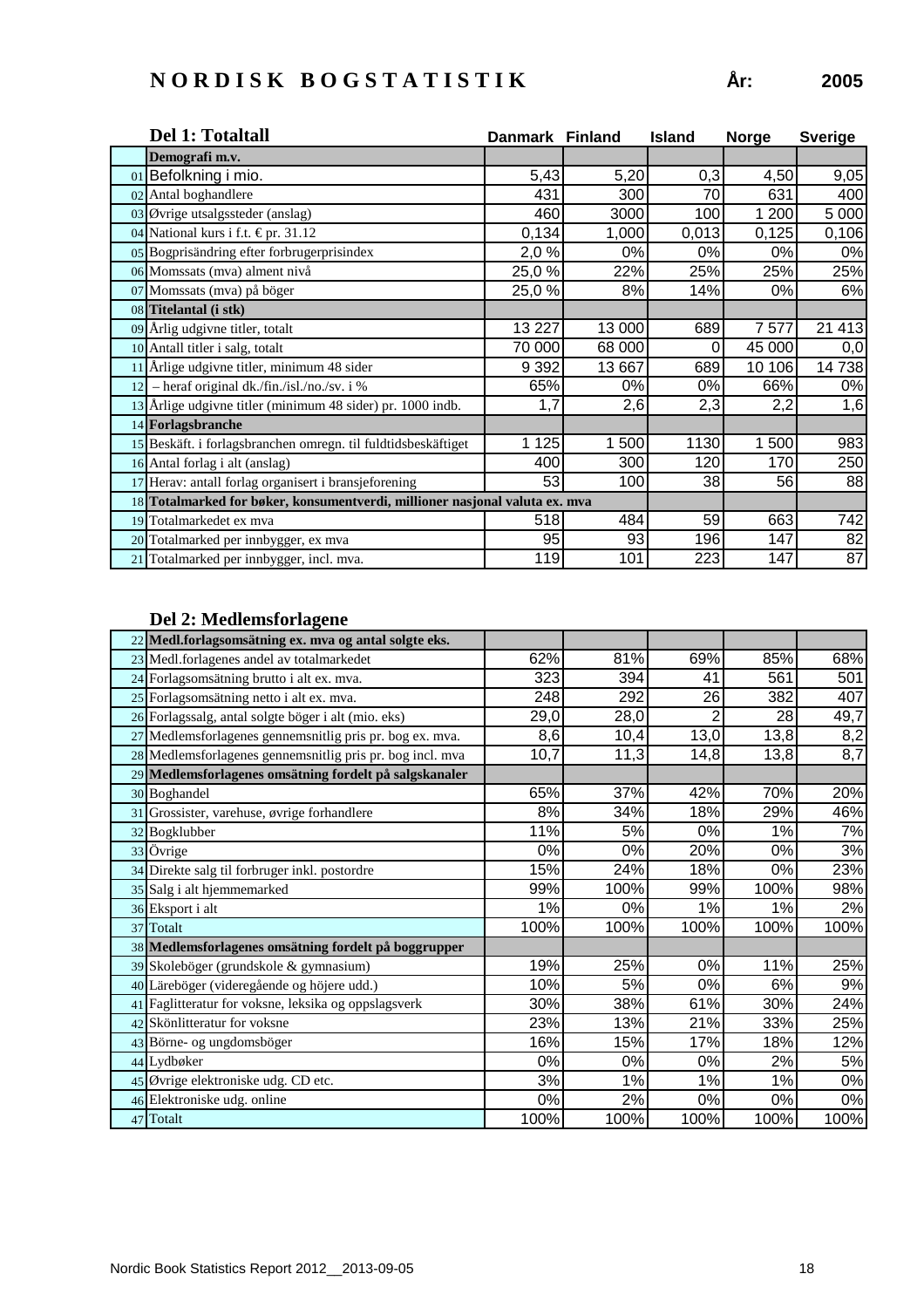| Ar: | 200 |
|-----|-----|
|-----|-----|

| Del 1: Totaltall                                                            | <b>Danmark</b> | <b>Finland</b> | <b>Island</b> | <b>Norge</b> | <b>Sverige</b> |
|-----------------------------------------------------------------------------|----------------|----------------|---------------|--------------|----------------|
| Demografi m.v.                                                              |                |                |               |              |                |
| 01 Befolkning i mio.                                                        | 5,45           | 5,28           |               | 4,60         | 9,11           |
| 02 Antal boghandlere                                                        | 443            | 295            |               | 630          | 400            |
| 03 Øvrige utsalgssteder (anslag)                                            | 460            | 3000           |               | 1 300        | 5 000          |
| 04 National kurs i f.t. €pr. 31.12                                          | 0,134          | 1,000          |               | 0,123        | 0,110          |
| 05 Bogprisändring efter forbrugerprisindex                                  | $2,0%$ NA      |                |               | 0%           | 0%             |
| 06 Momssats (mva) alment nivå                                               | 25,0 %         | 22%            |               | 25%          | 25%            |
| 07 Momssats (mva) på böger                                                  | 25,0 %         | 8%             |               | 0%           | 6%             |
| 08 Titelantal (i stk)                                                       |                |                |               |              |                |
| 09 Årlig udgivne titler, totalt                                             | 13 402         | 13 000         |               | 8 500        | 21 765         |
| 10 Antall titler i salg, totalt                                             | 72 000         | 68 000         |               | 48 000       | 0,0            |
| 11 Årlige udgivne titler, minimum 48 sider                                  | 9852           | 13 656         |               | 11 463       | 15 310         |
| $12$ – heraf original dk./fin./isl./no./sv. i %                             | 64%            | 85%            |               | 0%           | 0%             |
| 13 Årlige udgivne titler (minimum 48 sider) pr. 1000 indb.                  | 1,8            | 2,6            |               | 2,5          | 1,7            |
| 14 Forlagsbranche                                                           |                |                |               |              |                |
| 15 Beskäft. i forlagsbranchen omregn. til fuldtidsbeskäftiget               | 200            | 600            |               | 1 600        | 1 0 7 6        |
| 16 Antal forlag i alt (anslag)                                              | 400            | 300            |               | 230          | 250            |
| 17 Herav: antall forlag organisert i bransjeforening                        | 60             | 100            |               | 65           | 85             |
| 18 Totalmarked for bøker, konsumentverdi, millioner nasjonal valuta ex. mva |                |                |               |              |                |
| 19 Totalmarkedet ex mva                                                     | 532            | 486            |               | 717          | 770            |
| 20 Totalmarked per innbygger, ex mva                                        | 98             | 92             |               | 156          | 85             |
| 21 Totalmarked per innbygger, incl. mva.                                    | 122            | 99             |               | 156          | 90             |

| 22 Medl.forlagsomsätning ex. mva og antal solgte eks.     |      |      |      |      |
|-----------------------------------------------------------|------|------|------|------|
| 23 Medl.forlagenes andel av totalmarkedet                 | 60%  | 80%  | 82%  | 70%  |
| 24 Forlagsomsätning brutto i alt ex. mva.                 | 321  | 389  | 588  | 542  |
| 25 Forlagsomsätning netto i alt ex. mva.                  | 246  | 287  | 391  | 435  |
| 26 Forlagssalg, antal solgte böger i alt (mio. eks)       | 26,0 | 28,6 | 28   | 50,6 |
| 27 Medlemsforlagenes gennemsnitlig pris pr. bog ex. mva.  | 9,5  | 10,0 | 14,0 | 8,6  |
| 28 Medlemsforlagenes gennemsnitlig pris pr. bog incl. mva | 11,8 | 10,8 | 14,0 | 9,1  |
| 29 Medlemsforlagenes omsätning fordelt på salgskanaler    |      |      |      |      |
| 30 Boghandel                                              | 63%  | 32%  | 70%  | 21%  |
| 31 Grossister, varehuse, øvrige forhandlere               | 6%   | 40%  | 29%  | 45%  |
| 32 Bogklubber                                             | 12%  | 5%   | 1%   | 6%   |
| 33 Övrige                                                 | 0%   | 0%   | 0%   | 3%   |
| 34 Direkte salg til forbruger inkl. postordre             | 18%  | 23%  | 0%   | 22%  |
| 35 Salg i alt hjemmemarked                                | 99%  | 100% | 100% | 98%  |
| 36 Eksport i alt                                          | 1%   | 0%   | 0%   | 2%   |
| 37 Totalt                                                 | 100% | 100% | 100% | 100% |
| 38 Medlemsforlagenes omsätning fordelt på boggrupper      |      |      |      |      |
| 39 Skoleböger (grundskole & gymnasium)                    | 19%  | 25%  | 16%  | 24%  |
| 40 Läreböger (videregående og höjere udd.)                | 10%  | 5%   | 8%   | 9%   |
| 41 Faglitteratur for voksne, leksika og oppslagsverk      | 28%  | 36%  | 26%  | 25%  |
| 42 Skönlitteratur for voksne                              | 26%  | 13%  | 31%  | 26%  |
| 43 Börne- og ungdomsböger                                 | 12%  | 16%  | 15%  | 10%  |
| 44 Lydbøker                                               | 3%   | 1%   | 3%   | 5%   |
| 45 Øvrige elektroniske udg. CD etc.                       | 2%   | 1%   | 1%   | 0%   |
| 46 Elektroniske udg. online                               | 0%   | 3%   | 0%   | 0%   |
| 47 Totalt                                                 | 100% | 100% | 100% | 100% |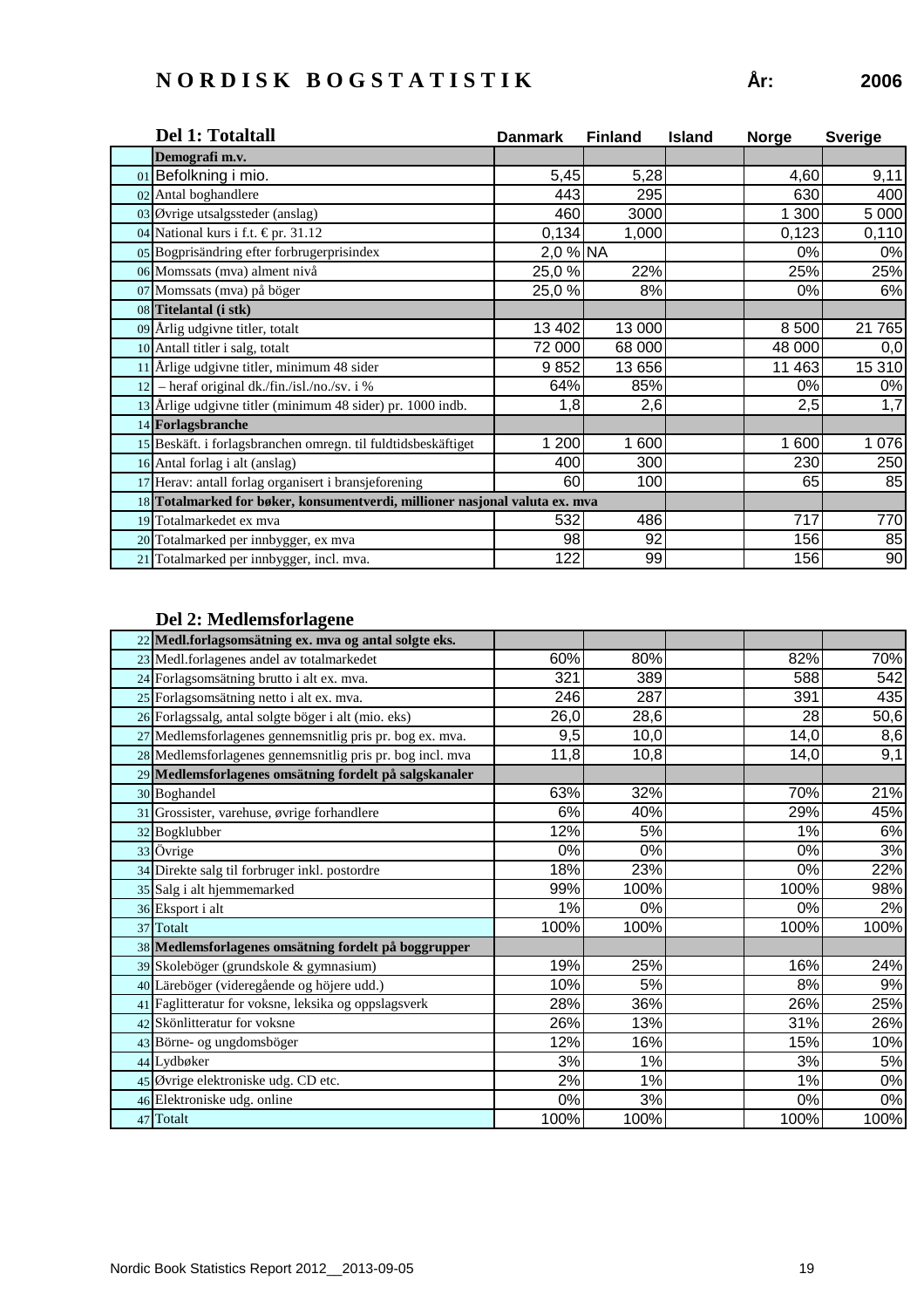|    | Del 1: Totaltall                                                            | Danmark Finland |        | <b>Island</b> | <b>Norge</b> | <b>Sverige</b> |
|----|-----------------------------------------------------------------------------|-----------------|--------|---------------|--------------|----------------|
|    | Demografi m.v.                                                              |                 |        |               |              |                |
|    | 01 Befolkning i mio.                                                        | 5,48            | 5,28   |               | 4,60         | 9,18           |
|    | 02 Antal boghandlere                                                        | 454             | 295    |               | 630          | 400            |
|    | $03$ Øvrige utsalgssteder (anslag)                                          | 450             | 3000   |               | 1 300        | 5 000          |
|    | 04 National kurs i f.t. €pr. 31.12                                          | 0,134           | 1,000  |               | 0,126        | 0,106          |
|    | 05 Bogprisändring efter forbrugerprisindex                                  | 2,0 % NA        |        |               | 0%           | 0%             |
|    | 06 Momssats (mva) alment nivå                                               | 25,0%           | 22%    |               | 25%          | 25%            |
|    | 07 Momssats (mva) på böger                                                  | 25,0 %          | 8%     |               | 0%           | 6%             |
|    | 08 Titelantal (i stk)                                                       |                 |        |               |              |                |
|    | 09 Årlig udgivne titler, totalt                                             | 13 4 34         | 13 000 |               | 8 500        | 22 785         |
|    | 10 Antall titler i salg, totalt                                             | 72 000          | 70 000 |               | 50 000       | 0,0            |
|    | 11 Årlige udgivne titler, minimum 48 sider                                  | 9787            | 14 154 |               | 10 835       | 15 680         |
| 12 | - heraf original dk./fin./isl./no./sv. i %                                  | 62%             | 85%    |               | 0%           | 0%             |
|    | 13 Årlige udgivne titler (minimum 48 sider) pr. 1000 indb.                  | 1,8             | 2,7    |               | 2,4          | 1,7            |
|    | 14 Forlagsbranche                                                           |                 |        |               |              |                |
|    | 15 Beskäft. i forlagsbranchen omregn. til fuldtidsbeskäftiget               | 1 2 2 0         | 1 600  |               | 1 600        | 1 060          |
|    | 16 Antal forlag i alt (anslag)                                              | 400             | 300    |               | 258          | 250            |
|    | 17 Herav: antall forlag organisert i bransjeforening                        | 58              | 103    |               | 73           | 86             |
|    | 18 Totalmarked for bøker, konsumentverdi, millioner nasjonal valuta ex. mva |                 |        |               |              |                |
|    | 19 Totalmarkedet ex mva                                                     | 517             | 509    |               | 782          | 753            |
|    | 20 Totalmarked per innbygger, ex mva                                        | 94              | 96     |               | 170          | 82             |
|    | 21 Totalmarked per innbygger, incl. mva.                                    | 118             | 104    |               | 170          | 87             |

|    | 22 Medl.forlagsomsätning ex. mva og antal solgte eks.     |      |      |      |      |
|----|-----------------------------------------------------------|------|------|------|------|
|    | 23 Medl.forlagenes andel av totalmarkedet                 | 61%  | 80%  | 80%  | 66%  |
|    | 24 Forlagsomsätning brutto i alt ex. mva.                 | 313  | 0    | 672  | 500  |
|    | 25 Forlagsomsätning netto i alt ex. mva.                  | 235  | 288  | 437  | 390  |
|    | 26 Forlagssalg, antal solgte böger i alt (mio. eks)       | 24,6 | 26,8 | 28   | 53,0 |
|    | 27 Medlemsforlagenes gennemsnitlig pris pr. bog ex. mva.  | 9,6  | 10,7 | 15,5 | 7,3  |
|    | 28 Medlemsforlagenes gennemsnitlig pris pr. bog incl. mva | 11,9 | 11,6 | 15,5 | 7,8  |
|    | 29 Medlemsforlagenes omsätning fordelt på salgskanaler    |      |      |      |      |
|    | 30 Boghandel                                              | 65%  | 32%  | 74%  | 28%  |
|    | 31 Grossister, varehuse, øvrige forhandlere               | 8%   | 41%  | 25%  | 38%  |
| 32 | Bogklubber                                                | 10%  | 4%   | 1%   | 6%   |
|    | 33 Övrige                                                 | 0%   | 0%   | 0%   | 4%   |
|    | 34 Direkte salg til forbruger inkl. postordre             | 16%  | 23%  | 0%   | 22%  |
|    | 35 Salg i alt hjemmemarked                                | 99%  | 100% | 100% | 98%  |
|    | 36 Eksport i alt                                          | 1%   | 0%   | 0%   | 3%   |
|    | 37 Totalt                                                 | 100% | 100% | 100% | 100% |
|    | 38 Medlemsforlagenes omsätning fordelt på boggrupper      |      |      |      |      |
|    | 39 Skoleböger (grundskole & gymnasium)                    | 19%  | 25%  | 25%  | 26%  |
|    | 40 Läreböger (videregående og höjere udd.)                | 10%  | 6%   | 9%   | 0%   |
|    | 41 Faglitteratur for voksne, leksika og oppslagsverk      | 25%  | 36%  | 23%  | 28%  |
| 42 | Skönlitteratur for voksne                                 | 28%  | 14%  | 30%  | 29%  |
|    | 43 Börne- og ungdomsböger                                 | 13%  | 14%  | 10%  | 11%  |
|    | 44 Lydbøker                                               | 3%   | 1%   | 3%   | 6%   |
|    | 45 Øvrige elektroniske udg. CD etc.                       | 1%   | 1%   | 0%   | 1%   |
|    | 46 Elektroniske udg. online                               | 0%   | 2%   | 0%   | 0%   |
|    | 47 Totalt                                                 | 100% | 100% | 100% | 100% |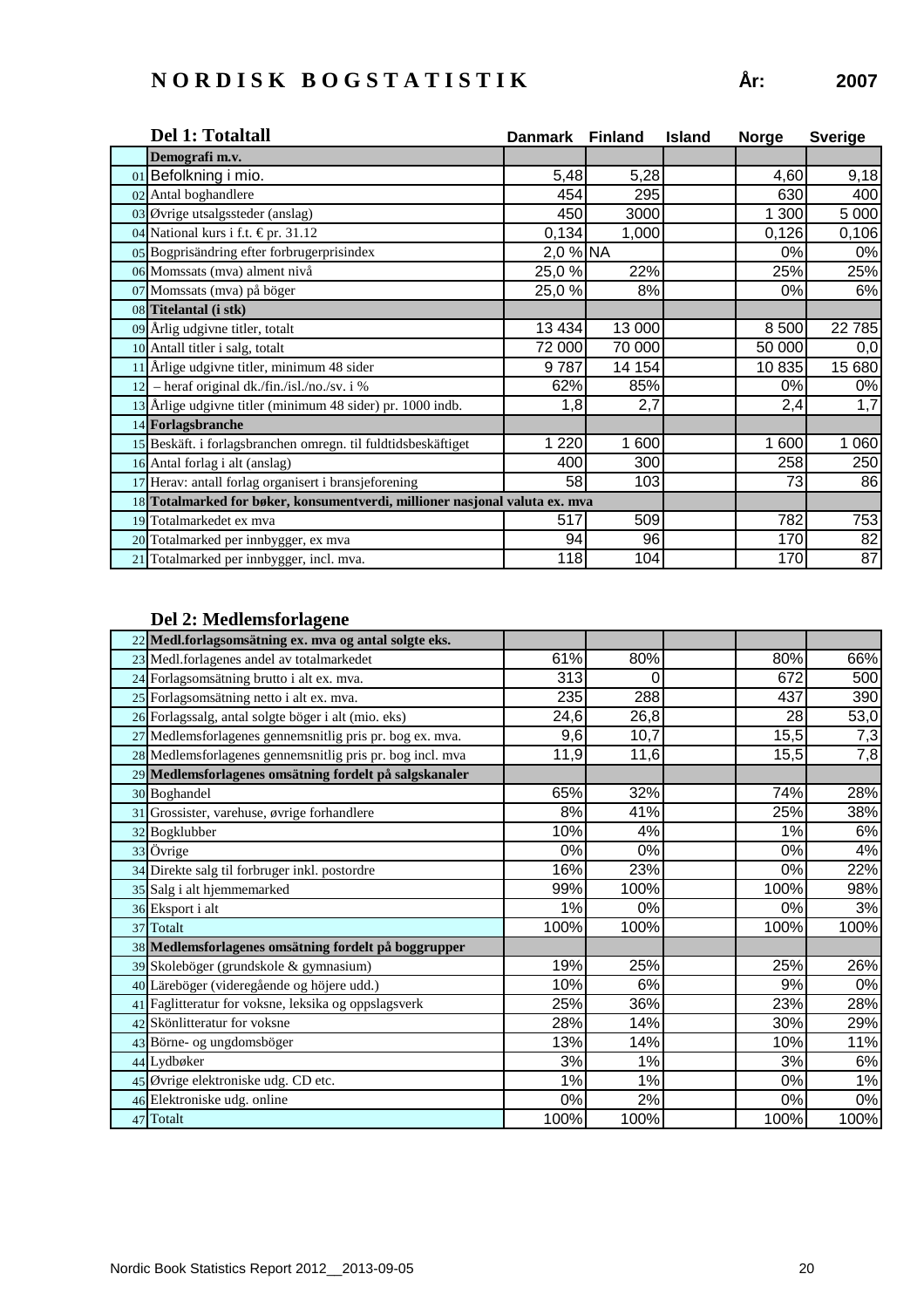## **Nordic Book Statistics År: 2008**

|    | <b>Part 1: Total market</b>                                                     | <b>Denmark</b> | <b>Finland</b> | <b>Iceland</b> | <b>Norway</b> | <b>Sweden</b> |
|----|---------------------------------------------------------------------------------|----------------|----------------|----------------|---------------|---------------|
|    | <b>Demografics</b>                                                              |                |                |                |               |               |
|    | 01 Number of inhabitants                                                        | 5,51           | 5,30           |                | 4,80          | 9,26          |
|    | 02 Number of bookstores                                                         | 430            | 288            |                | 640           | 400           |
|    | 03 Other retailers (estimate)                                                   | 450            | 3000           |                | 1 300         | 5 000         |
|    | 04 Local currency in euros                                                      | 0,134          | 1,000          |                | 0,122         | 0,092         |
|    | 05 Bogprisändring efter forbrugerprisindex                                      | 0,0%           | 0              |                | 0%            | 0%            |
|    | 06 Value Added Tax, general                                                     | 25,0 %         | 22%            |                | 25%           | 25%           |
|    | 07 Value Added Tax, books                                                       | 25,0 %         | 8%             |                | 0%            | 6%            |
|    | 08 Number of Titles                                                             |                |                |                |               |               |
|    | 09 Total number och titles published per year                                   | 12 354         | 14 000         |                | 8 3 9 2       | 26 182        |
|    | 10 Active catalogue (number titles commercially available)                      | 59 300         | 70 000         |                | 69 000        | 0,0           |
|    | 11 Number of published titles (minimum 48 pages)                                | 9 2 0 2        | 13 4 19        |                | 10 070        | 18 971        |
|    | 12 - whereof original editions, %                                               | 62%            | 80%            |                | 0%            | 0%            |
|    | 13 Number of titles per inhabitant (minimum 48 pages)                           | 1,7            | 2,5            |                | 2,1           | 2,0           |
|    | 14 Book Industry                                                                |                |                |                |               |               |
|    | 15 Number of employees in the book industry (expressed as full-ti               | 1 100          | 800            |                | 1 600         | 1 141         |
|    | 16 Total numer of publishers (estimate)                                         | 400            | 300            |                | 300           | 250           |
| 17 | - whereof members of the publishers association                                 | 52             | 100            |                | 85            | 84            |
|    | 18 Total market for books, consumer prices, local currency in millions excl VAT |                |                |                |               |               |
|    | 19 Total market excl VAT                                                        | 515            | 520            |                | 761           | 644           |
|    | 20 Total market per inhabitant excl VAT                                         | 94             | 98             |                | 159           | 70            |
|    | 21 Total market per inhabitant incl VAT                                         | 117            | 106            |                | 159           | 74            |

#### **Part 2: Member publishers**

| 22 Member publishers sales excl VAT and number of sold copies     |      |      |      |      |
|-------------------------------------------------------------------|------|------|------|------|
| 23 Member publishers share of total market                        | 55%  | 80%  | 70%  | 63%  |
| 24 Publishers total gross sales excl VAT (estimate in consumer pr | 285  | 0    | 531  | 406  |
| 25 Publishers net sales excl VAT                                  | 214  | 293  | 321  | 315  |
| 26 Publishers total number of sold copies, in million copies      | 24,4 | 25,7 | 26   | 47,8 |
| 27 Publisers average price per copy excl VAT                      | 8,8  | 11,4 | 12,6 | 6,6  |
| 28 Publisers average price per copy incl VAT                      | 10,9 | 12,3 | 12,6 | 7,0  |
| 29 Member publishers sales per sales channel                      |      |      |      |      |
| 30 Bookstores                                                     | 65%  | 29%  | 68%  | 29%  |
| 31 Wholesalers, department stores and other retailers             | 7%   | 38%  | 29%  | 38%  |
| 32 Book clubs (sales to book clubs)                               | 9%   | 4%   | 3%   | 6%   |
| 33 Other retailers                                                | 0%   | 7%   | 0%   | 3%   |
| 34 Direct sales incl from bookclubs, mail-order etc               | 18%  | 22%  | 0%   | 21%  |
| 35 Total sales in home market                                     | 99%  | 99%  | 100% | 97%  |
| 36 Total export sales                                             | 1%   | 0%   | 0%   | 3%   |
| 37 Total                                                          | 100% | 100% | 100% | 100% |
| 38 Member publishers sales per category                           |      |      |      |      |
| 39 Schoolbooks (compulsory and upper secondary school)            | 20%  | 24%  | 29%  | 27%  |
| 40 Textbooks for university and college                           | 10%  | 5%   | 10%  | 0%   |
| 41 Non-fiction                                                    | 27%  | 35%  | 18%  | 30%  |
| 42 Fiction                                                        | 28%  | 14%  | 29%  | 27%  |
| 43 Children's and young adult books                               | 12%  | 17%  | 8%   | 10%  |
| 44 Audio book                                                     | 3%   | 0%   | 4%   | 6%   |
| 45 Other electronic editions, CD etc                              | 0%   | 1%   | 2%   | 0%   |
| 46 Electronic editions online                                     | 0%   | 4%   | 0%   | 0%   |
| 47 Total                                                          | 100% | 100% | 100% | 100% |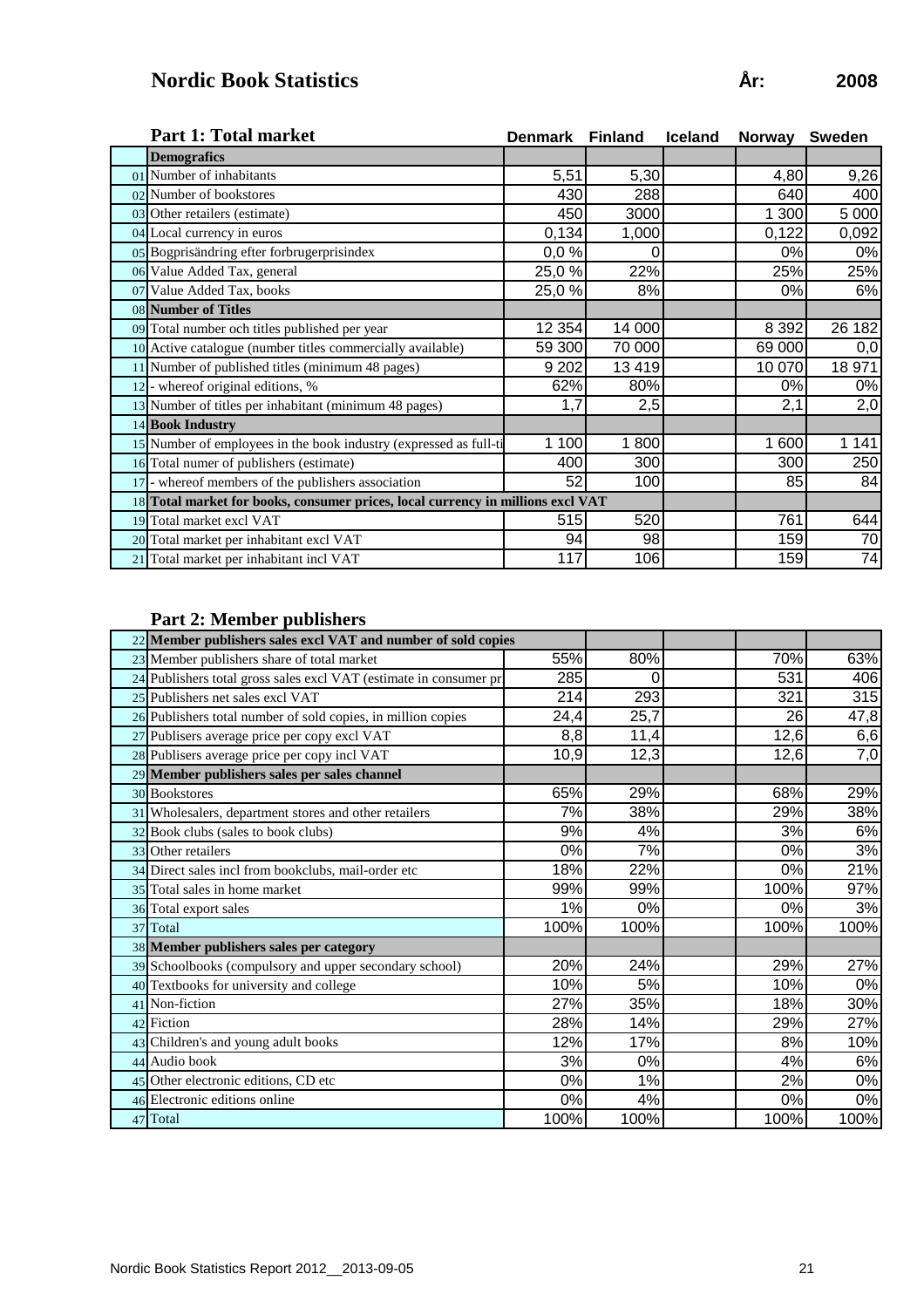|              | <b>Nordic Book Statistics</b>                                                           |                 |                   |            | År:            | 2009            |
|--------------|-----------------------------------------------------------------------------------------|-----------------|-------------------|------------|----------------|-----------------|
|              | Part 1: Total market                                                                    |                 |                   |            |                |                 |
|              | Demografics                                                                             | Denmark Finland |                   | Iceland    | Norway Sweden  |                 |
|              | Number of inhabitants                                                                   |                 |                   |            |                |                 |
| 01           | Number of bookstores                                                                    | 5,53<br>430     | 5,30<br>287       | 0,32<br>73 | 4,89           | 9,34            |
| 02           |                                                                                         |                 |                   |            | 630            | 400             |
| 03           | Other retailers (estimate)                                                              | 2 200           | 2600              | 170        | 1 300          | 5000            |
| 04           | Local currency in euros                                                                 | 0,134           | 1,000             | 0,006      | 0,127          | 0,097           |
| 05           | Bogprisändring efter forbrugerprisindex                                                 | 0,0%            | 0,01              | 6% --      |                | 0%              |
| 06           | Value Added Tax, general                                                                | 25,0%           | 22%               | 26%        | 25%            | 25%             |
| 07           | Value Added Tax, books                                                                  | 25,0%           | 8%                | 7%         | 0%             | 6%              |
| 08           | Number of Titles                                                                        |                 |                   |            |                |                 |
| 09           | Total number och titles published per year                                              | 13 669          | 13 500            | 1701       | 8000           | 19829           |
| 10           | Active catalogue (number titles commercially available)                                 | Ο               | 70 000            | 0          | 69 000         | [0,0]           |
| $\mathbf{1}$ | Number of published titles (minimum 48 pages)                                           | 10 066          | 13 500            | 0          | 10 000         | 14 805          |
| 12           | - whereof original editions, %                                                          | 62%             | 85%               | 0%         | $\overline{a}$ | 0%              |
| 13           | Number of titles per inhabitant (minimum 48 pages)                                      | 1,8             | 2,5               | 0,0        | 2,0            | 1,6             |
| 14           | <b>Book Industry</b>                                                                    |                 |                   |            |                |                 |
| 15           | Number of employees in the book industry (expressed as fu                               | 1 100           | 1 3 8 5           | 110        | 1 600          | 0               |
| 16           | Total numer of publishers (estimate)                                                    | Ο               | 300               | 80         | 300            | 250             |
| 17           | - whereof members of the publishers association                                         | 64              | 103               | 37         | 89             | 82              |
| 18           | Total market for books, consumer prices, local currency in millions excl VAT            |                 |                   |            |                |                 |
| 19           | Total market excl VAT                                                                   | 469             | 0                 | 40         | 789            | 679             |
| 20           | Total market per inhabitant excl VAT                                                    | 85              | 99                | 125        | 161            | 73              |
| 21           | Total market per inhabitant incl VAT                                                    | 106             | 107               | 134        | 161            | $\overline{77}$ |
| 22           | Part 2: Member publishers<br>Member publishers sales excl VAT and number of sold copies |                 |                   |            |                |                 |
| 23           | Member publishers share of total market                                                 | 85%             | 80%               | 53%        | 69%            | 61%             |
| 24           | Publishers total gross sales excl VAT (estimate in consumer                             | 271             | 410               | 21         | 548            | 417             |
| 25           | Publishers net sales excl VAT                                                           | 203             | 268               | 11         | 323            | 318             |
| 26           | Publishers total number of sold copies, in million copies                               | 21,5            | $\overline{25,0}$ | 1,8        | 25             | 45,1            |
| 27           | Publisers average price per copy excl VAT                                               | 9,4             | 10,8              | 6,2        | 12,9           | 7,1             |
|              | $28$ Publisers average price per copy incl VAT                                          | 11,8            | 11,6              | 6,6        | 12,9           | 7,5             |
| 29           | Member publishers sales per sales channel                                               |                 |                   |            |                |                 |
| 30           | Bookstores                                                                              | 57%             | 30%               | 54%        | 68%            | 0%              |
| 31           | Wholesalers, department stores and other retailers                                      | 10%             | 44%               | 22%        | 30%            | 71%             |
| 32           | Book clubs (sales to book clubs)                                                        | 12%             | 3%                | 4%         | 2%             | 6%              |
| 33           | Other retailers                                                                         | 0%              | 0%                |            | 0%             | 0%              |
| 34           | Direct sales incl from bookclubs, mail-order etc                                        | 21%             | 22%               | 20%        | 0%             | 19%             |
| 35           | Total sales in home market                                                              | 0%              | 100%              | 100%       | 100%           | 96%             |
| 36           | Total export sales                                                                      | 0%              | 0%                | 0%         | 0%             | 4%              |
| 37           | Total                                                                                   | 100%            | 100%              | 100%       | 100%           | 100%            |
| 38           | Member publishers sales per category                                                    |                 |                   |            |                |                 |
| 39           | Schoolbooks (compulsory and upper secondary school)                                     | 15%             | 25%               | 21%        | 26%            | 27%             |
| 40           | Textbooks for university and college                                                    | 7%              | 6%                | 0%         | 11%            | 0%              |
| 41           | Non-fiction                                                                             | 31%             | 34%               | 23%        | 19%            | 30%             |
| 42           | Fiction                                                                                 | 33%             | 16%               | 29%        | 29%            | 26%             |
| 43           | Children's and young adult books                                                        | 12%             | 15%               | 15%        | 9%             | 11%             |
| 44           | Audio book                                                                              | 2%              | 0%                | 3%         | 3%             | 5%              |
| 45           | Other electronic editions, CD etc                                                       | 0%              | 1%                | 0%         | 2%             | 0%              |
| 46           | Electronic editions online                                                              | 0%              | 3%                | 9%         | 0%             | 0%              |
| 47           | Total                                                                                   | 100%            | 100%              | 100%       | 100%           | 100%            |
|              |                                                                                         |                 |                   |            |                |                 |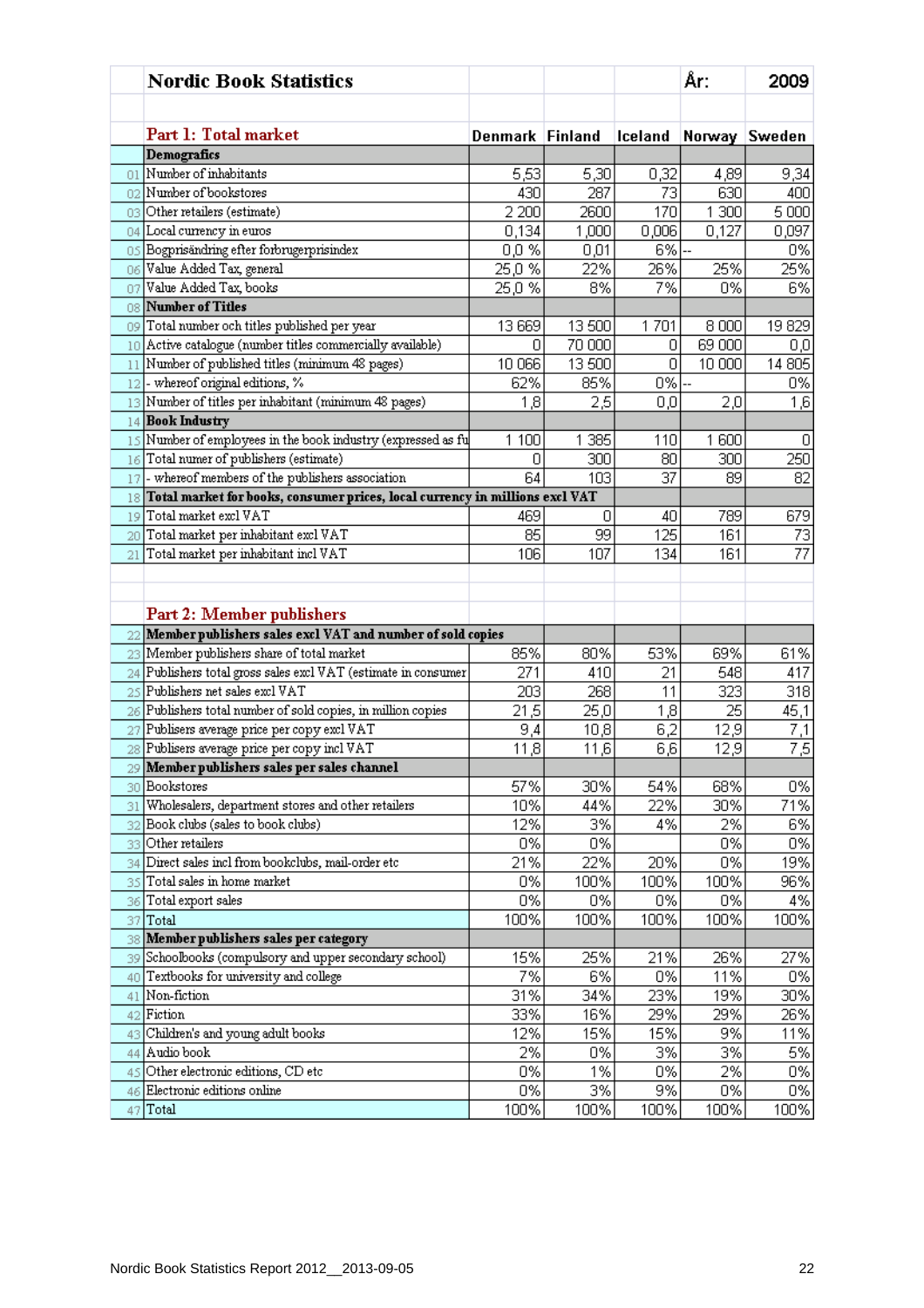|    | <b>Nordic Book Statistics</b>                                                           |                          |        |                    | År:     | 2010             |
|----|-----------------------------------------------------------------------------------------|--------------------------|--------|--------------------|---------|------------------|
|    |                                                                                         |                          |        |                    |         |                  |
|    | Part 1: Total market                                                                    | Denmark Finland          |        | Iceland            | Norway  | <b>Sweden</b>    |
|    | Demografics                                                                             |                          |        |                    |         |                  |
| 01 | Number of inhabitants                                                                   | 5,56                     | 5,40   | 0,32               | 4,92    | 9,42             |
| 02 | Number of bookstores                                                                    | 418                      | 273    | 55                 | 630     | 400              |
| 03 | Other retailers (estimate)                                                              | 2 200                    | 2600   | 170                | 1 300   | 5 000            |
| 04 | Local currency in euros                                                                 | 0,130                    | 1,000  | 0,006              | 0,125   | 0,112            |
| 05 | Bogprisändring efter forbrugerprisindex                                                 | $\overline{\phantom{0}}$ | Ο      | $8,4%$ $\boxed{-}$ |         | 0%               |
| 06 | Value Added Tax, general                                                                | 25,0 %                   | 23%    | 26%                | 25%     | 25%              |
| 07 | Value Added Tax, books                                                                  | 25,0%                    | 9%     | 7%                 | 0%      | 6%               |
| 08 | Number of Titles                                                                        |                          |        |                    |         |                  |
| 09 | Total number och titles published per year                                              | 12 593                   | 12700  | 1651               | 8000    | 21 631           |
| 10 | Active catalogue (number titles commercially available)                                 | ۵                        | 70 000 | 0,0                | 70 000  | 0,0              |
| 11 | Number of published titles (minimum 48 pages)                                           | 9 2 5 2                  | 11 100 | 0                  | 8 0 0 0 | 16 4 65          |
| 12 | - whereof original editions, %                                                          | 63%                      | 83%    | $0\%$ -            |         | 0%               |
| 13 | Number of titles per inhabitant (minimum 48 pages)                                      | 1,7                      | 2,0    | 0,0                | 1,6     | 1,7              |
| 14 | <b>Book Industry</b>                                                                    |                          |        |                    |         |                  |
| 15 | Number of employees in the book industry (expressed as fu                               |                          | 1500   | 110                | 1 600   | 0                |
| 16 | Total numer of publishers (estimate)                                                    | 950                      | 300    | 80                 | 300     | 250              |
| 17 | - whereof members of the publishers association                                         | 66                       | 150    | 39                 | 90      | 75               |
| 18 | Total market for books, consumer prices, local currency in millions excl VAT            |                          |        |                    |         |                  |
| 19 | Total market excl VAT                                                                   | 446                      | 0      | 42                 | 757     | 784              |
| 20 | Total market per inhabitant excl VAT                                                    | 80                       | 96     | 132                | 154     | 83               |
| 21 | Total market per inhabitant incl VAT                                                    | 100                      | 105    | 141                | 154     | 88               |
| 22 | Part 2: Member publishers<br>Member publishers sales excl VAT and number of sold copies |                          |        |                    |         |                  |
| 23 | Member publishers share of total market                                                 | 85%                      | 80%    | 56%                | 71%     | 61%              |
| 24 | Publishers total gross sales excl VAT (estimate in consumer                             | 324                      | 415    | 23                 | 535     | 476              |
| 25 | Publishers net sales excl VAT                                                           | 264                      | 274    | 14                 | 305     | 364              |
| 26 | Publishers total number of sold copies, in million copies                               | $\overline{26}$ ,3       | 25,0   | 1,4                | 25      | 45,5             |
| 27 | Publisers average price per copy excl VAT                                               | 9,7                      | 10,5   | 10,2               | 12,4    | $\overline{8,0}$ |
| 28 | Publisers average price per copy incl VAT                                               | 12,2                     | 11,4   | 10,9               | 12,4    | $\overline{85}$  |
| 29 | Member publishers sales per sales channel                                               |                          |        |                    |         |                  |
| 30 | Bookstores                                                                              | 55%                      | 31%    | 57%                | 68%     | 29%              |
| 31 | Wholesalers, department stores and other retailers                                      | 12%                      | 40%    | 22%                | 30%     | 41%              |
| 32 | Book clubs (sales to book clubs)                                                        | $\overline{a}$           | 3%     | 10%                | 1%      | 6%               |
| 33 | Other retailers                                                                         | 0%                       | 3%     |                    | 0%      | 0%               |
| 34 | Direct sales incl from bookclubs, mail-order etc                                        | 33%                      | 26%    | 11%                | 0%      | 19%              |
| 35 | Total sales in home market                                                              | $\overline{\phantom{0}}$ | 100%   | 100%               | 99%     | 95%              |
| 36 | Total export sales                                                                      | -                        | 0%     | 0%                 | 1%      | 5%               |
| 37 | Total                                                                                   | $\overline{\phantom{0}}$ | 100%   | 100%               | 100%    | 100%             |
| 38 | Member publishers sales per category                                                    |                          |        |                    |         |                  |
| 39 | Schoolbooks (compulsory and upper secondary school)                                     | 18%                      | 25%    | 21%                | 23%     | 29%              |
| 40 | Textbooks for university and college                                                    | 7%                       | 5%     | 0%                 | 10%     | 0%               |
| 41 | Non-fiction                                                                             | 31%                      | 32%    | 24%                | 21%     | 33%              |
| 42 | Fiction                                                                                 | 30%                      | 20%    | 29%                | 30%     | 21%              |
| 43 | Children's and young adult books                                                        | 12%                      | 13%    | 14%                | 11%     | 13%              |
| 44 | Audio book                                                                              | 3%                       | 0%     | 3%                 | 3%      | 4%               |
| 45 | Other electronic editions, CD etc                                                       | 0%                       | 1%     | 0%                 | 3%      | 0%               |
| 46 | Electronic editions online                                                              | 0%                       | 3%     | 9%                 | 0%      | 1%               |
| 47 | Total                                                                                   | 100%                     | 100%   | 100%               | 100%    | 100%             |
|    |                                                                                         |                          |        |                    |         |                  |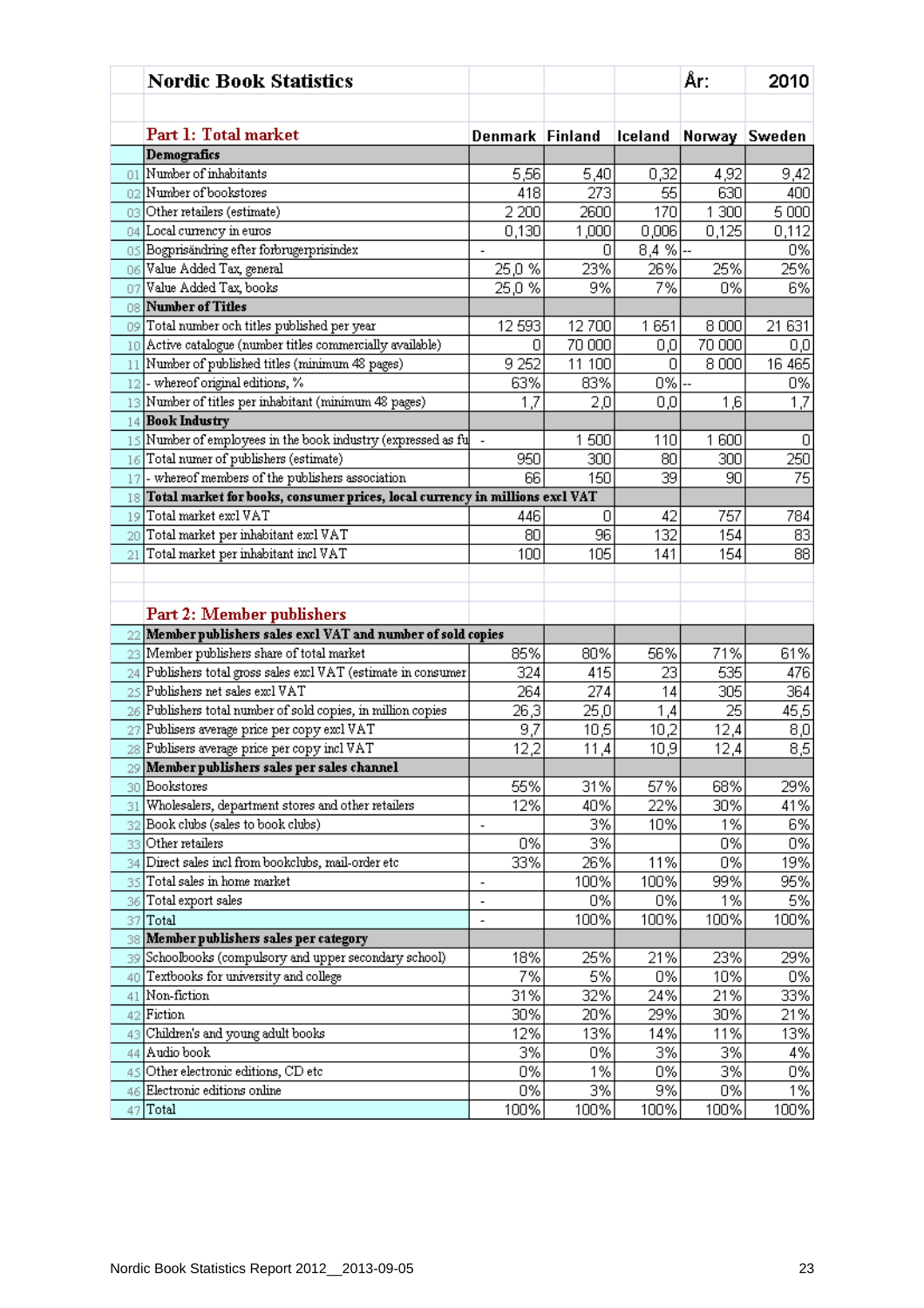|              | <b>Nordic Book Statistics</b>                                                |                 |                   |         | År:           | 2011   |
|--------------|------------------------------------------------------------------------------|-----------------|-------------------|---------|---------------|--------|
|              |                                                                              |                 |                   |         |               |        |
|              | Part 1: Total market                                                         | Denmark Finland |                   | Iceland | Norway Sweden |        |
|              | Demografics                                                                  |                 |                   |         |               |        |
| 01           | Number of inhabitants                                                        | 5,56            | 5,40              | 0,32    | 5,02          | 9,48   |
| 02           | Number of bookstores                                                         | 400             | 263               | 57      | 640           | 400    |
| 03           | Other retailers (estimate)                                                   | 2 200           | 2500              | 170     | 1 300         | 5 000  |
| 04           | Local currency in euros                                                      | 0,130           | 1,000             | 0,006   | 0,136         | 0,112  |
| 05           | Bogprisändring efter forbrugerprisindex                                      |                 | Ο                 | 5%      | 1%            | 0%     |
| 06           | Value Added Tax, general                                                     | 25,0%           | 23%               | 26%     | 25%           | 25%    |
| 07           | Value Added Tax, books                                                       | 25,0%           | 9%                | 7%      | 0%            | 6%     |
| 08           | Number of Titles                                                             |                 |                   |         |               |        |
| 09           | Total number och titles published per year                                   | 12859           | 12017             | 1646    | 6010          | 12515  |
| 10           | Active catalogue (number titles commercially available)                      |                 | 70 000            | 0,0     | 45 596        | 0,0    |
| $\mathbf{1}$ | Number of published titles (minimum 48 pages)                                | 9734            | 10 451            | 0       | 6 100         | 10 650 |
| 12           | - whereof original editions, %                                               | 66%             | 5%                | 0%      | 0%            | 0%     |
| 13           | Number of titles per inhabitant (minimum 48 pages)                           | 1,8             | 1,9               | 0,0     | 1,2           | 1,1    |
| 14           | <b>Book Industry</b>                                                         |                 |                   |         |               |        |
| 15           | Number of employees in the book industry (expressed as ful-                  |                 | 1 400             | 120     | 1 600         | 0      |
| 16           | Total numer of publishers (estimate)                                         | 950             | 300               | 80      | 300           | 250    |
| 17           | - whereof members of the publishers association                              | 60              | 152               | 39      | 89            | 75     |
| 18           | Total market for books, consumer prices, local currency in millions excl VAT |                 |                   |         |               |        |
| 19           | Total market excl VAT                                                        | 427             | 518               | 46      | 817           | 784    |
| 20           | Total market per inhabitant excl VAT                                         | 77              | 96                | 143     | 163           | 83     |
| 21           | Total market per inhabitant incl VAT                                         | 96              | 105               | 153     | 163           | 88     |
|              |                                                                              |                 |                   |         |               |        |
|              |                                                                              |                 |                   |         |               |        |
|              | Part 2: Member publishers                                                    |                 |                   |         |               |        |
| 22           | Member publishers sales excl VAT and number of sold copies                   |                 |                   |         |               |        |
| 23           | Member publishers share of total market                                      | 85%             | 80%               | 54%     | 72%           | 63%    |
| 24           | Publishers total gross sales excl VAT (estimate in consumer                  | 302             | 417               | 25      | 588           | 490    |
| 25           | Publishers net sales excl VAT                                                | 246             | 276               | 22      | 349           | 370    |
| 26           | Publishers total number of sold copies, in million copies                    | 24,6            | $\overline{25,0}$ | 2,6     | 24            | 45,8   |
| 27           | Publisers average price per copy excl VAT                                    | 10,0            | 11,0              | 8,2     | 14,6          | 8,1    |
|              | $28$ Publisers average price per copy incl VAT                               | 12,5            | 12,0              | 8,8     | 14,6          | 8,6    |
| 29           | Member publishers sales per sales channel                                    |                 |                   |         |               |        |
| 30           | Bookstores                                                                   | 53%             | 32%               | 56%     | 59%           | 32%    |
| 31           | Wholesalers, department stores and other retailers                           | 14%             | 42%               | 22%     | 19%           | 40%    |
| 32           | Book clubs (sales to book clubs)                                             |                 | 3%                | 8%      | 1%            | 5%     |
| 33           | Other retailers                                                              | 0%              | 0%                | 0%      | 0%            | 0%     |
|              | Direct sales incl from bookclubs, mail-order etc                             | 33%             | 24%               | 14%     | 21%           | 19%    |
| 34           | Total sales in home market                                                   | 100%            | 100%              | 100%    | 99%           | 95%    |
| 35           | Total export sales                                                           | 0%              | 0%                | 0%      | 1%            | 5%     |
| 36           |                                                                              |                 |                   |         |               |        |
| 37           | Total                                                                        | 100%            | 100%              | 100%    | 100%          | 100%   |
| 38           | Member publishers sales per category                                         |                 |                   |         |               |        |
| 39           | Schoolbooks (compulsory and upper secondary school)                          | 20%             | 26%               | 20%     | 21%           | 28%    |
| 40           | Textbooks for university and college                                         | 8%              | 5%                | 0%      | 10%           | 0%     |
| 41           | Non-fiction                                                                  | 31%             | 32%               | 24%     | 21%           | 31%    |
| 42           | Fiction                                                                      | 29%             | 15%               | 32%     | 31%           | 23%    |
| 43           | Children's and young adult books                                             | 11%             | 17%               | 13%     | 11%           | 12%    |
| 44           | Audio book                                                                   | 3%              | 1%                | 2%      | 2%            | 4%     |
| 45           | Other electronic editions, CD etc                                            | 0%              | 0%                | 0%      | 4%            | 0%     |
| 46           | Electronic editions online                                                   | 0%              | 5%                | 9%      | 0%            | 0%     |
| 47           | Total                                                                        | 100%            | 100%              | 100%    | 100%          | 100%   |